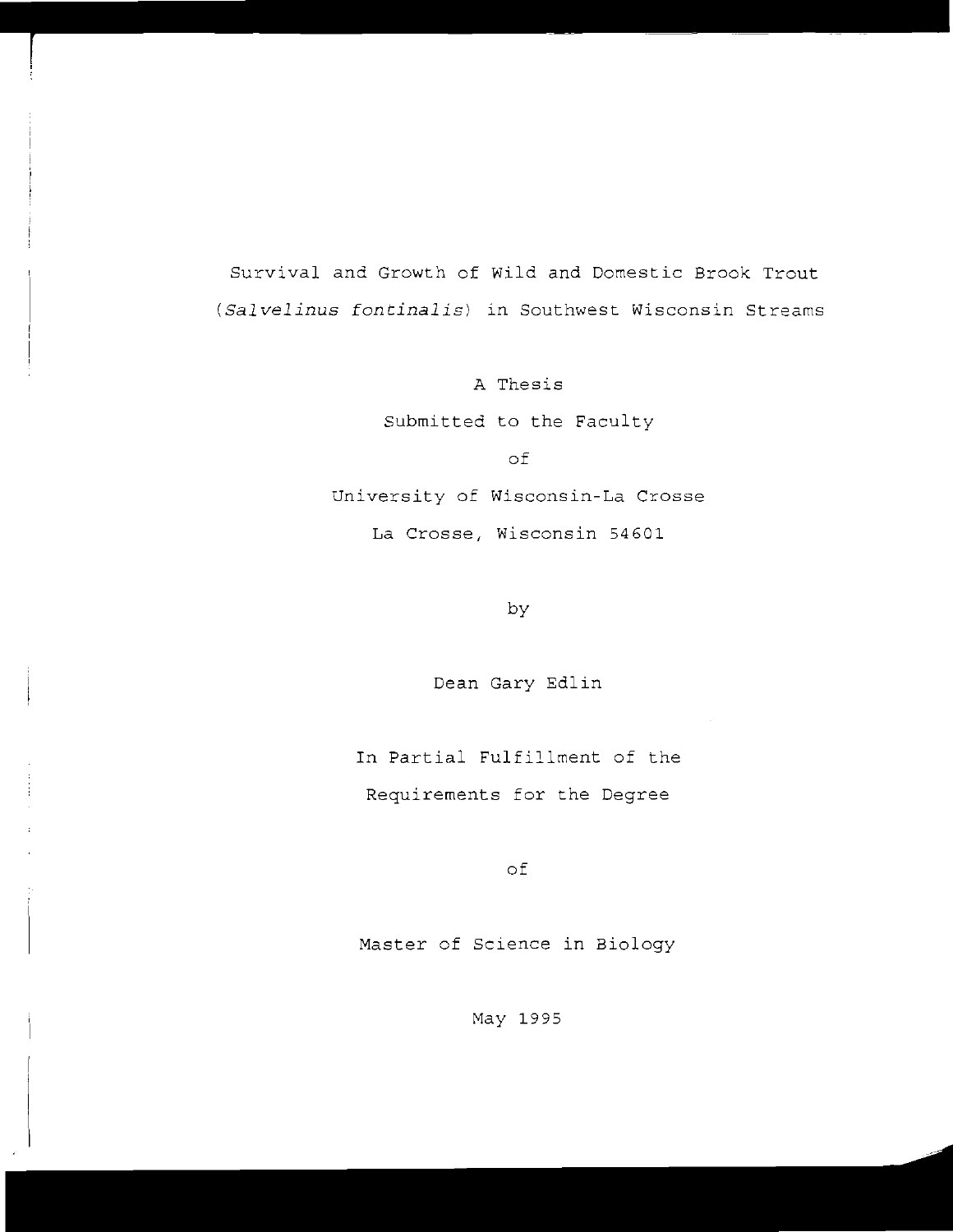## UNIVERSITY OF WISCONSIN-LA CROSSE

**La Crosse, Wisconsin** 

COLLEGE OF SCIENCE AND ALLIED HEALTH

Candidate: Dean Gary Edlin

We recommend acceptance of this thesis to the College of Science and Allied Health in partial fulfillment of this candidate's requirements for the degree Master of Science in Biology. The candidate has completed the oral defense of the thesis.

Thesis approved:

 $\nu$ 

r~1 ...

.~ /

Co-Chairperson

<u>Mun XCelcles</u><br>Thesis Committee Co-Chairperson Date<br>Qonou Cauly - 24 January 1995

Thesis Committee Member

Ilylvew 1. Matchett<br>Thesis Committee Member

Charles W. Schelin

Dean, College of Science and Allied Health

Confire Communication Contractor Contractor Contractor Contractor Contractor Contractor Contractor Contractor Contractor Contractor Contractor Contractor Contractor Contractor Contractor Contractor Contractor Contractor Co  $\frac{1}{\sqrt{1+\frac{1}{2}}i}$  rule

c2 *t.../-JQtlUCiC'/* /9 *i."2*  Date<sup>1</sup>

24 January 1995

 $\frac{24}{\text{Date}}$ 

25 January 1995 Date

January 1995 Date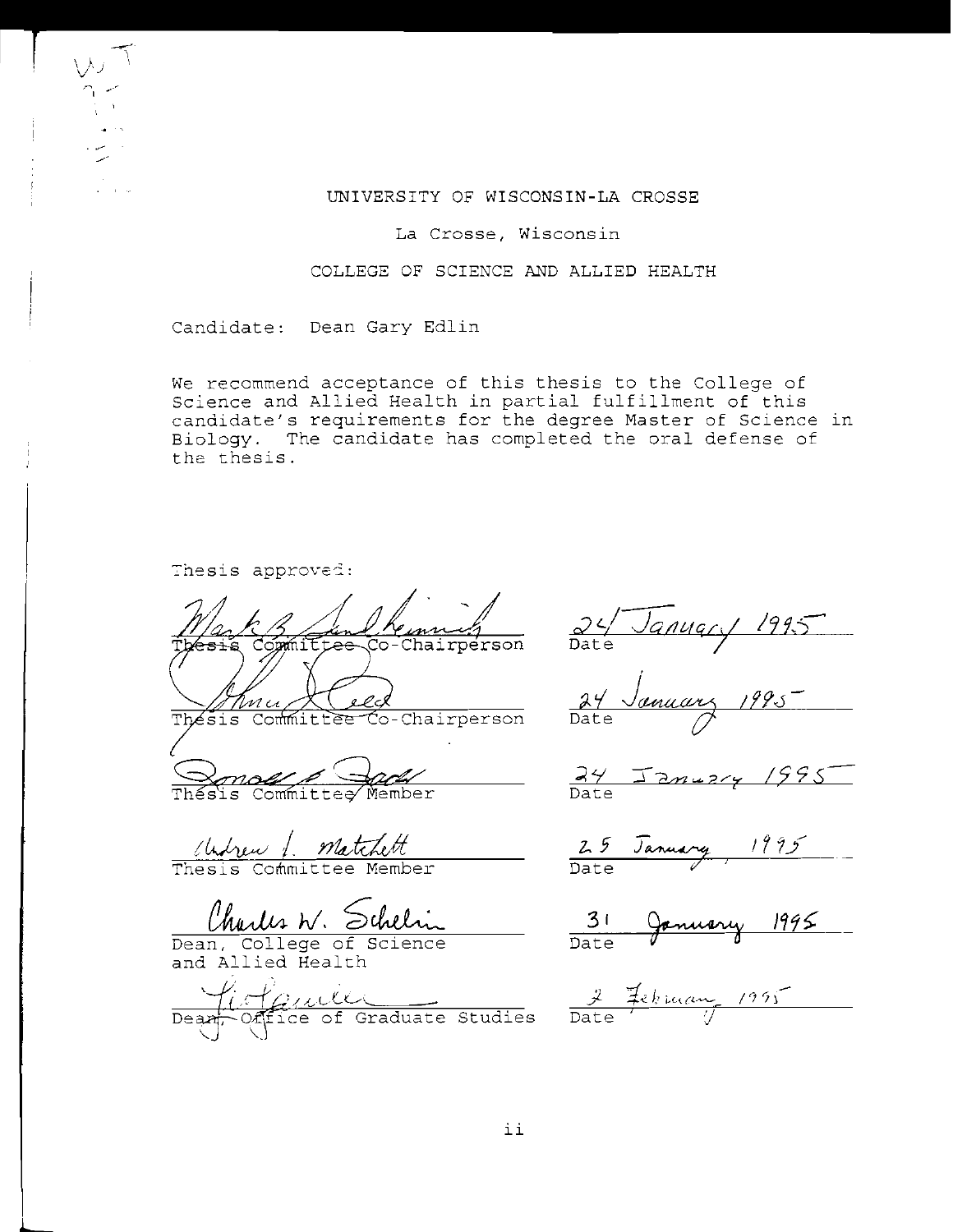### **ABSTRACT**

Equal numbers of wild- and domestic-strain brook trout *(Salvelinus fontinalis)* were stocked in nine southwest Wisconsin streams during fall 1989. The trout were subsequently sampled by electrofishing during spring and fall 1990 to assess survival and growth. Wild brook trouc had significantly greater winter and summer survival rates than domestic brook trout. After an initial stocking ratio of 1:1 in fall 1989, wild trout outnumbered domestic trout by 1.6:1 and 5.8:1 in spring and fall 1990, respectively. Domestic fish were larger than wild fish at the time of stocking and at subsequent sampling periods. Likewise, the instantaneous growth rate during winter was greater for domestic fish than for wild fish. However, instantaneous growth rates during summer were not significantly different between the two strains. These results suggest that wild strains of brook trout should be stocked when long-term survival of fish is an important consideration in management of a stream.

III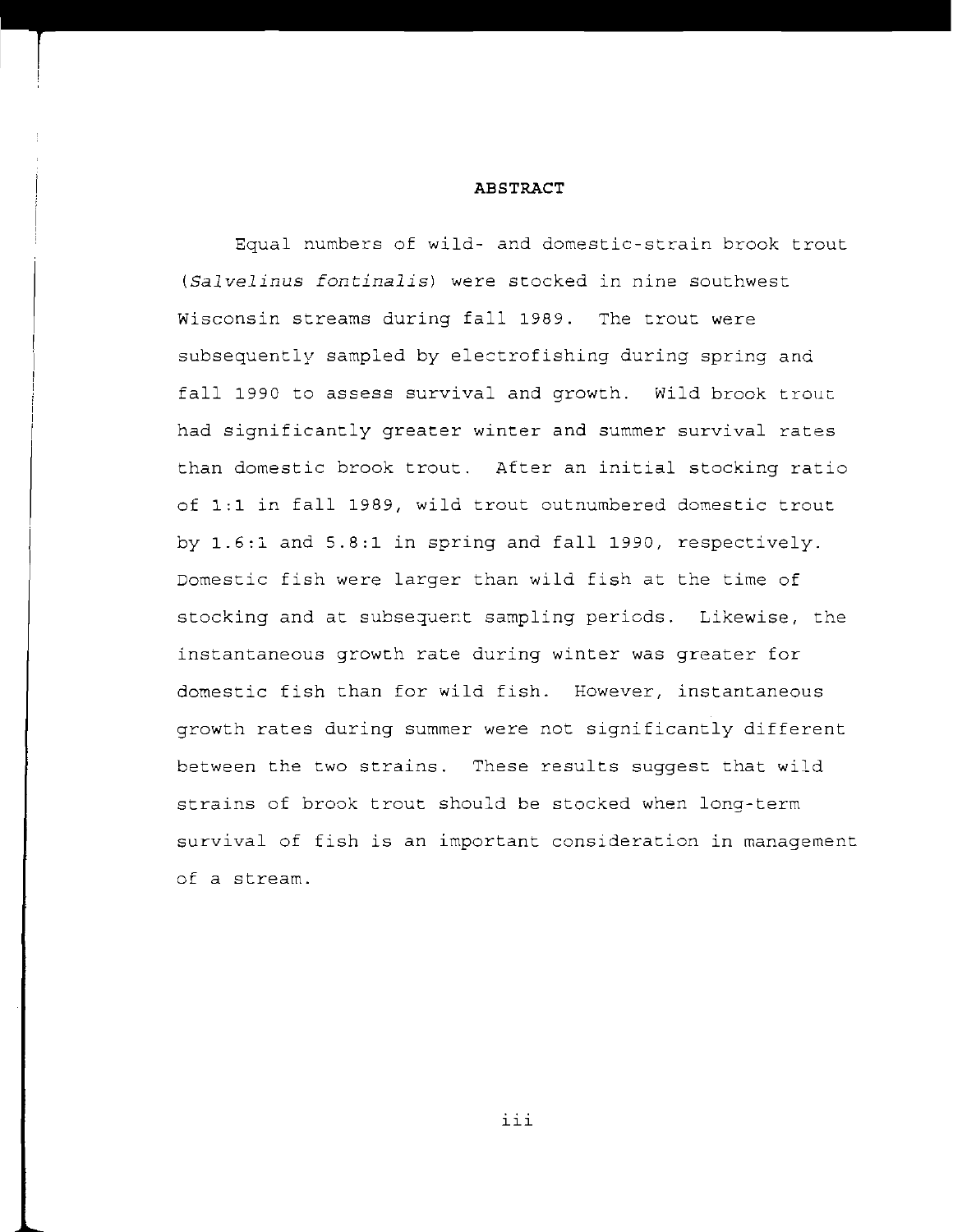## **ACKNOWLEDGMENTS**

I gratefully acknowledge Dave Vetrano from the Wisconsin Department of Natural Resources. He not only provided the brook trout used in this study but also the insight that made the study possible. The following individuals from the Wisconsin Department of Natural Resources are also acknowledged: Ken Wright for providing equipment and technical assistance and Steve Timler and Mike Leonard for their contributions to the rearing of the wildstrain brook trout and their assistance with stocking of the trout.

I thank my co-major advisors, Mark Sandheinrich and John Held, for their invaluable help with experimental design and for the support and enthusiasm they provided throughout the course of the study. I also thank Ron Rada for critical review of the thesis and Andy Matchett for assistance with statistical analysis.

The following individuals are acknowledged for assistance with field sampling: Pat Bouchard, Lori Mathieu, Chris Worley, Gayle Edlin, Troy Clements, Jean Ruhser, Gary Ruhser, Jim Girard, Donna Wilson, Michelle McPeak, Jeff Olson, Al Sheldon, and Eric Steenlage.

Al Sheldon and Gary Ruhser are acknowledged for their photographic assistance.

iv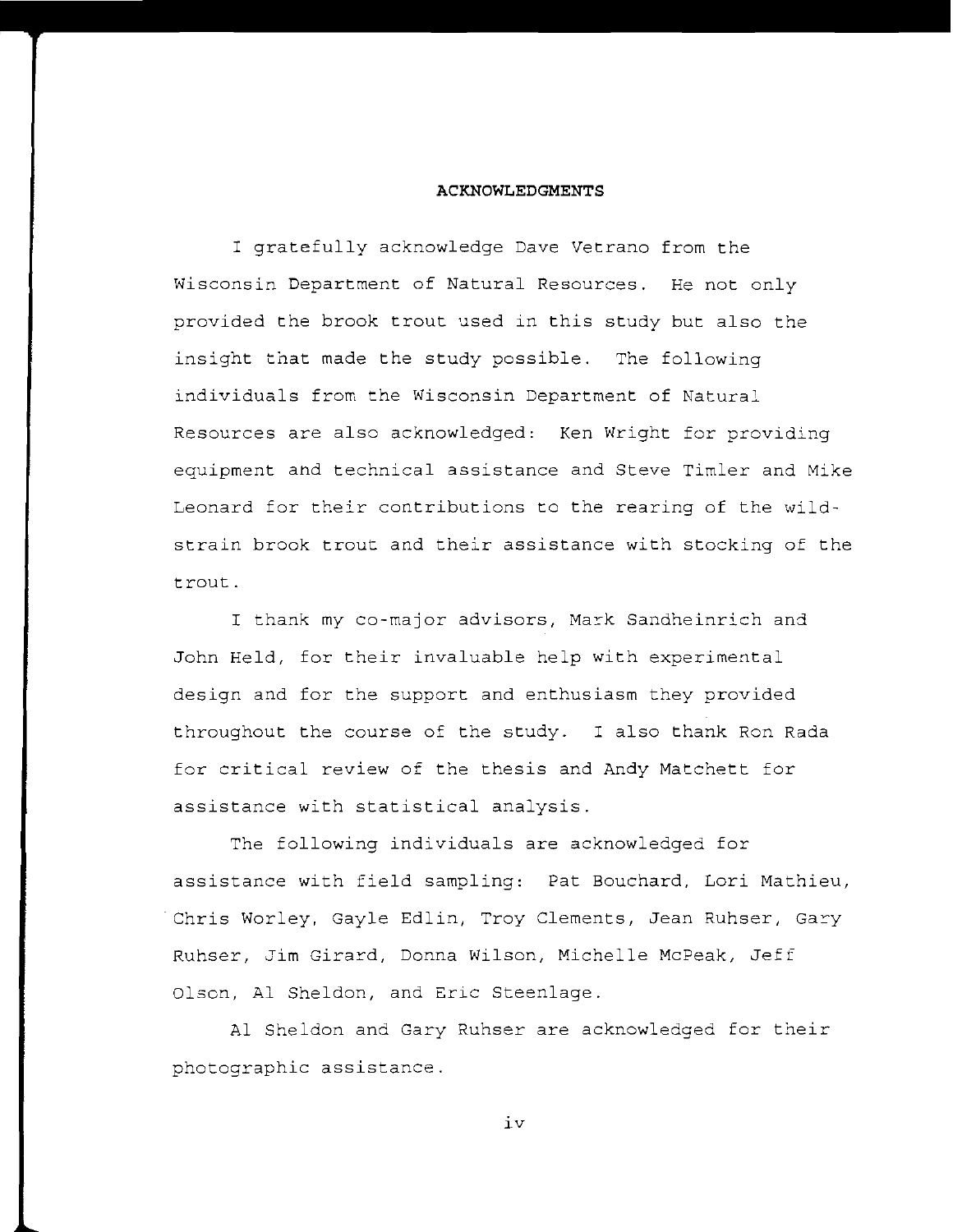# **TABLE OF CONTENTS**

PAGE

| METHODS<br>Population Sampling 13<br>Statistical Methods 15 |
|-------------------------------------------------------------|
|                                                             |
| <b>DISCUSSION</b>                                           |
| MANAGEMENT IMPLICATIONS 34                                  |
|                                                             |
|                                                             |

v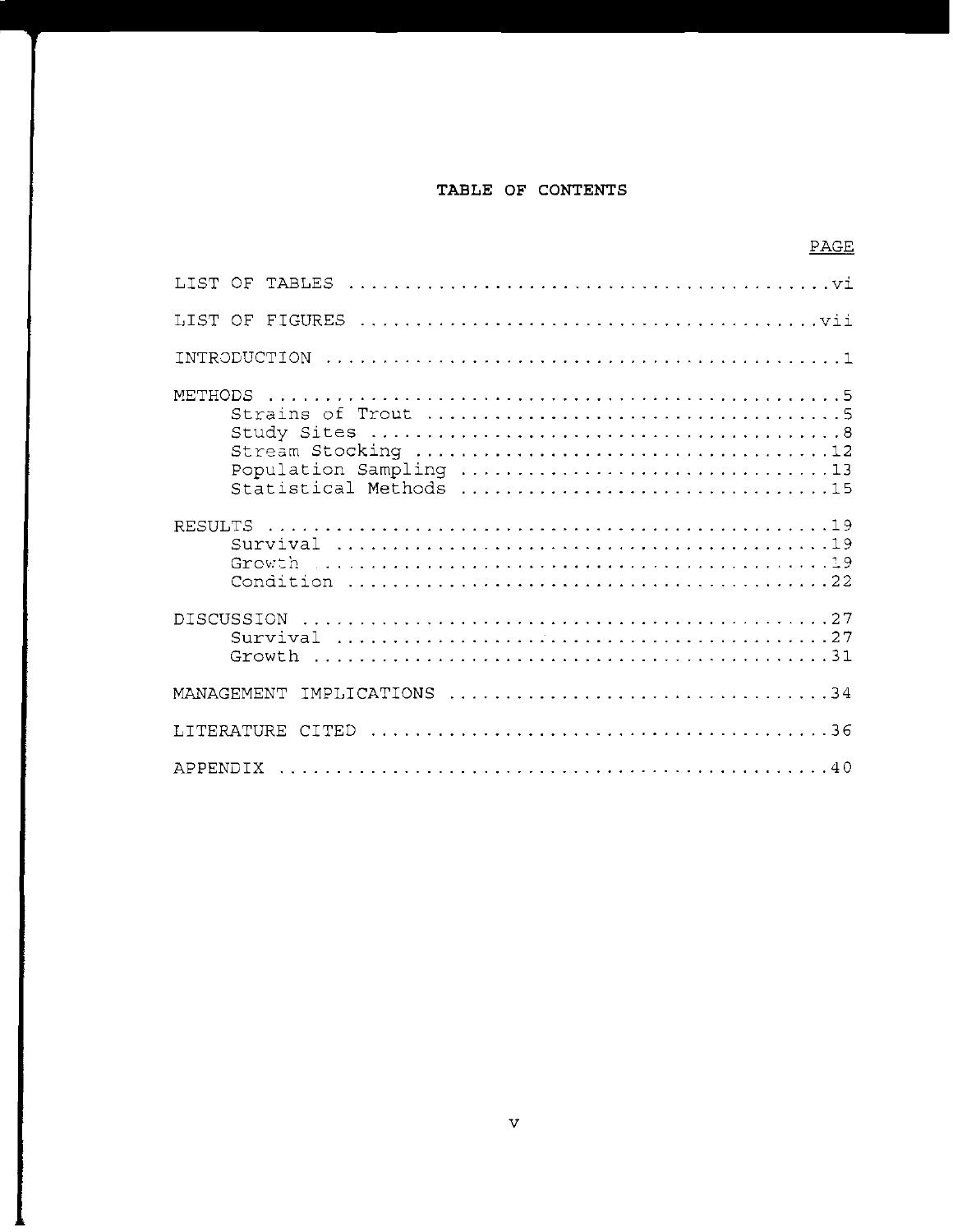# **LIST OF TABLES**

| TABLE          | PAGE                                                                                                                                                                                                         |
|----------------|--------------------------------------------------------------------------------------------------------------------------------------------------------------------------------------------------------------|
|                | 1 General characterization of the nine study<br>streams                                                                                                                                                      |
|                | 2 Sampling dates and distances. Distances sampled<br>during spring and fall were identical 14                                                                                                                |
| $\overline{3}$ | Number of wild- and domestic-strain brook trout<br>stocked (fall 1989) and estimated abundance + 95%<br>confidence intervals of brook trout in study<br>streams during spring and fall 1990 20               |
|                | 4 Mean $(\pm$ sd) total length, mean $(\pm$ sd) weight, and<br>sample sizes (N) of stocked wild- and domestic-<br>strain brook trout during spring (April-May) and<br>$fall (October-November) 1990      23$ |
|                | 5 Daily instantaneous growth rates (G) of wild-<br>and domestic-strain brook trout 25                                                                                                                        |
|                | A1 Peterson population estimates $\pm$ 95% confidence<br>intervals for resident trout during spring and<br>fall 1990                                                                                         |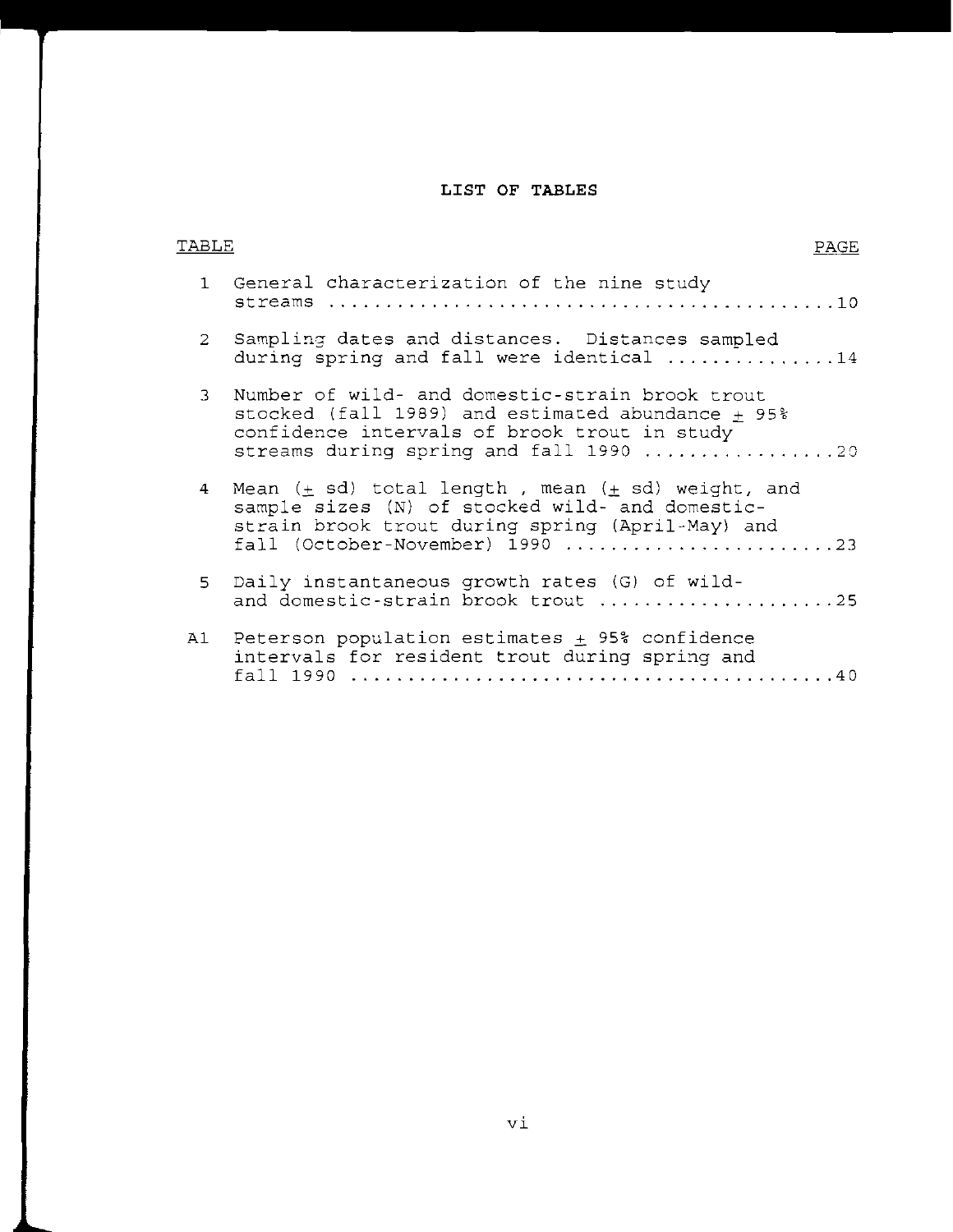# **LIST OF FIGURES**

# FIGURE PAGE

 $\sim 10$ 

 $\sim 10^{-1}$ 

| Location of study streams in Crawford, |  |  |                                             |
|----------------------------------------|--|--|---------------------------------------------|
|                                        |  |  | La Crosse, and Vernon counties, Wisconsin 9 |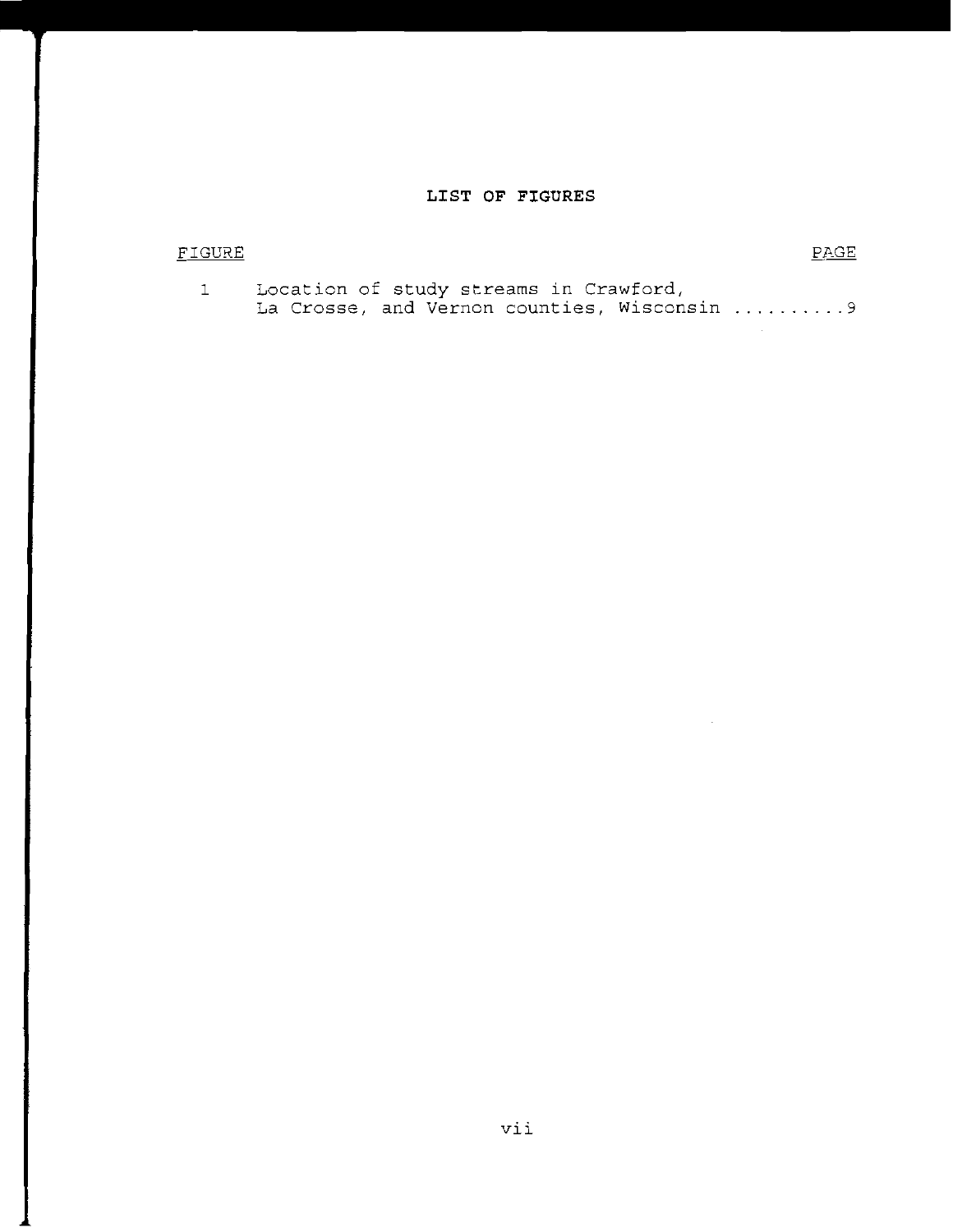## **INTRODUCTION**

Historically, trout populations in many Wisconsin streams are not self-perpetuating because of limited spawning substrate. Consequently, the maintenance of viable trout fisheries in streams with marginal habitat has required repeated stocking with hatchery-reared fish. Under these conditions, long-term survival has been of secondary importance to rapid growth of stocked trout.

Wisconsin has recently made concerted efforts to improve fish habitat within trout streams. For example, stream bank stabilization and a narrowing of the stream bed provide overhead cover required by adult trout and increase current velocity, which exposes spawning areas previously covered with silt (Vetrano 1988). As a result of habitat improvement projects, many streams in southwest Wisconsin that were formerly of marginal quality now offer good potential for natural reproduction of trout (Vetrano 1988) Current management objectives have been redirected toward the restoration of self-sustaining trout populations, which often requires the use of hatchery-reared trout to obtain spawning stocks and has increased the emphasis on long-term survival of stocked fish in streams.

Hatchery rearing of salmonids results in selective breeding of fish with specific traits. Many domesticated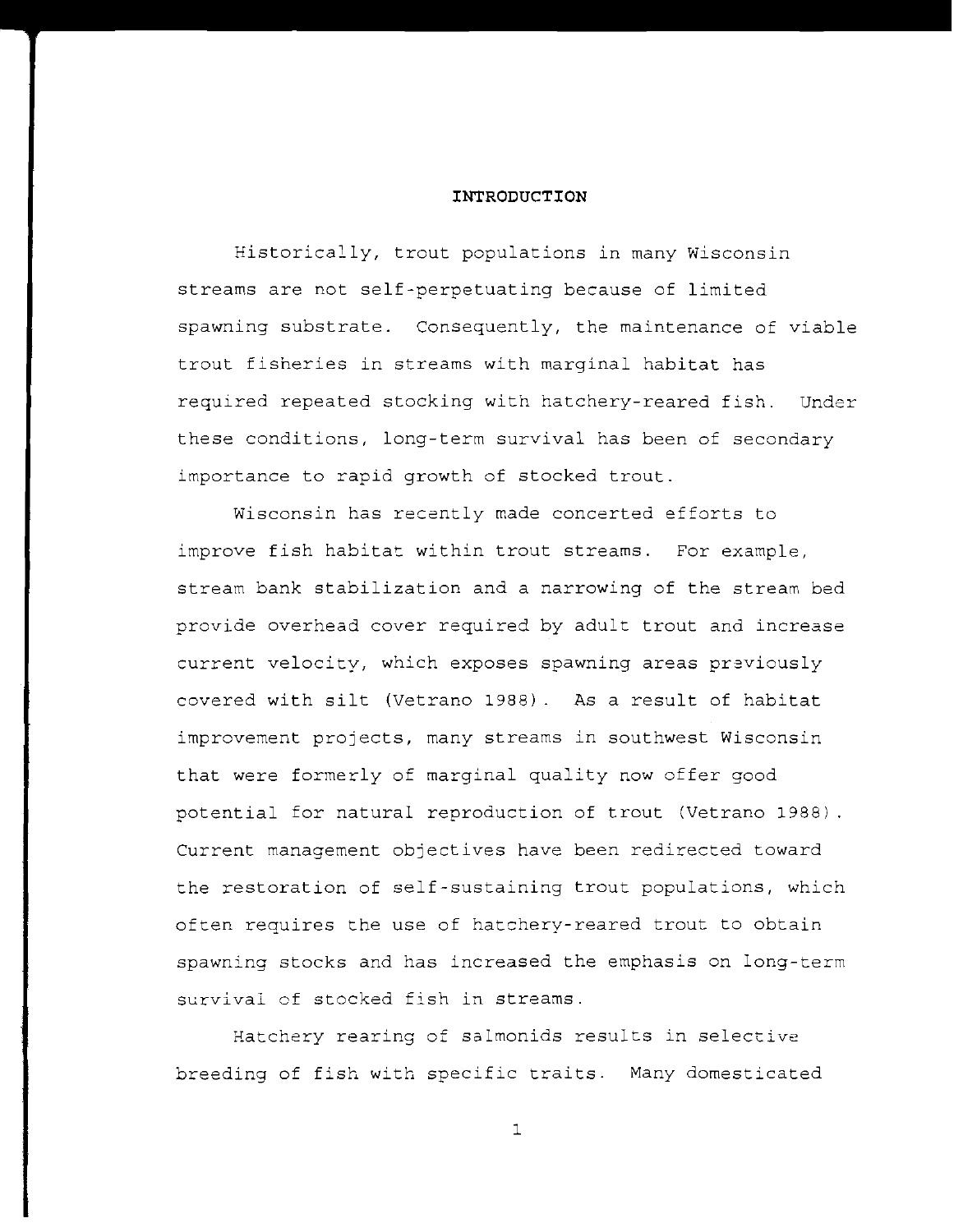strains have been intentionally developed with characteristics desirable to fish culturists, such as rapid growth and maturity, uniformity in appearance, and disease resistance (e.g., Wolf 1953; Donaldson and Olson 1955; Toney and Bowen 1968; Gall 1975; Gjedrem 1976). Unintentional genetic selection may also occur because fish that display desirable traits, or are easier to handle, are often subconsciously chosen by fish culturists during brood-stock selection. Subsequent production of large numbers of offspring from a few parents presents conditions chat are conducive to rapid genetic change within the population. Because of artificial selection during hatchery rearing, genetic heterogeneity within the salmonid stock is often greatly reduced.

Several studies have used electrophoresis to measure genetic heterogeneity in different stocks of salmonids. Allendorf and Utter (1979) found low genetic variability in a domestic stock of rainbow trout (Oncorhynchus mykiss) that had been maintained at a reduced population size for a long period of time and subjected to intentional selection for several traits. Allendorf and Phelps (1980) detected a significant reduction in genetic variation at several isozyme loci in a domestic population of cutthroat trout (Oncorhynchus clarki) that had been derived from wild stock 14 years earlier. Ryman and Stahl (1980) demonstrated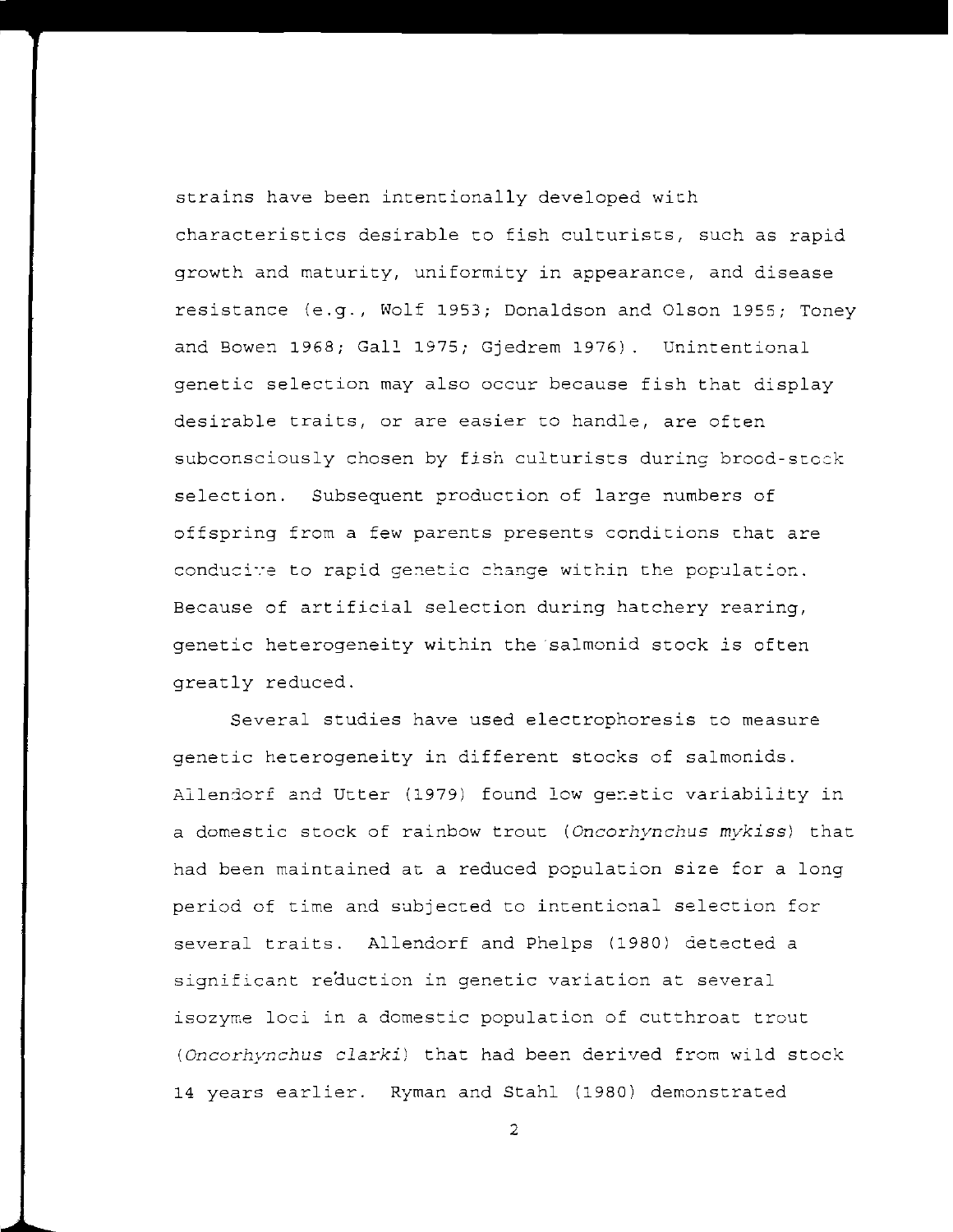considerable genetic differences between domestic and wild stocks of brown trout *(Salmo* truttal previously assumed to represent identical gene pools.

Artificial selection often reduces the ability of domestic strains of fish to compete and survive. Vincent (1960) compared the fitness of wild- and domestic-strain brook trout *(Salvelinus fontinalis)* that had been reared in a hatchery environment. Wild-strain brook trout demonstrated greater stamina and could endure higher water temperatures and greater metabolite concentrations than domestic-strain fish. Wild-strain brook trout also demonstrated greater wariness of humans than domestic-strain fish. Domestic-strain brook trout oriented at the water surface, whereas wild-strain brook trout sought cover near the bottom of the rearing trough. Because both strains of trout were reared under identical conditions, he concluded that the observed behavioral differences were genetically based. Several studies have likewise demonstrated the superiority of wild-strain brook trout over domesticated strains for survival in the wild (e.g., Greene 1952; Flick and Webster 1964, 1976; Mason et al. 1967; Fraser 1981, Webster and Flick 1981; Lachance and Magnan 1990) .

Domestic- and wild-strain brook trout differ in their ability to establish self-sustaining populations. For example, Fraser (1989) found that wild-strain brook trout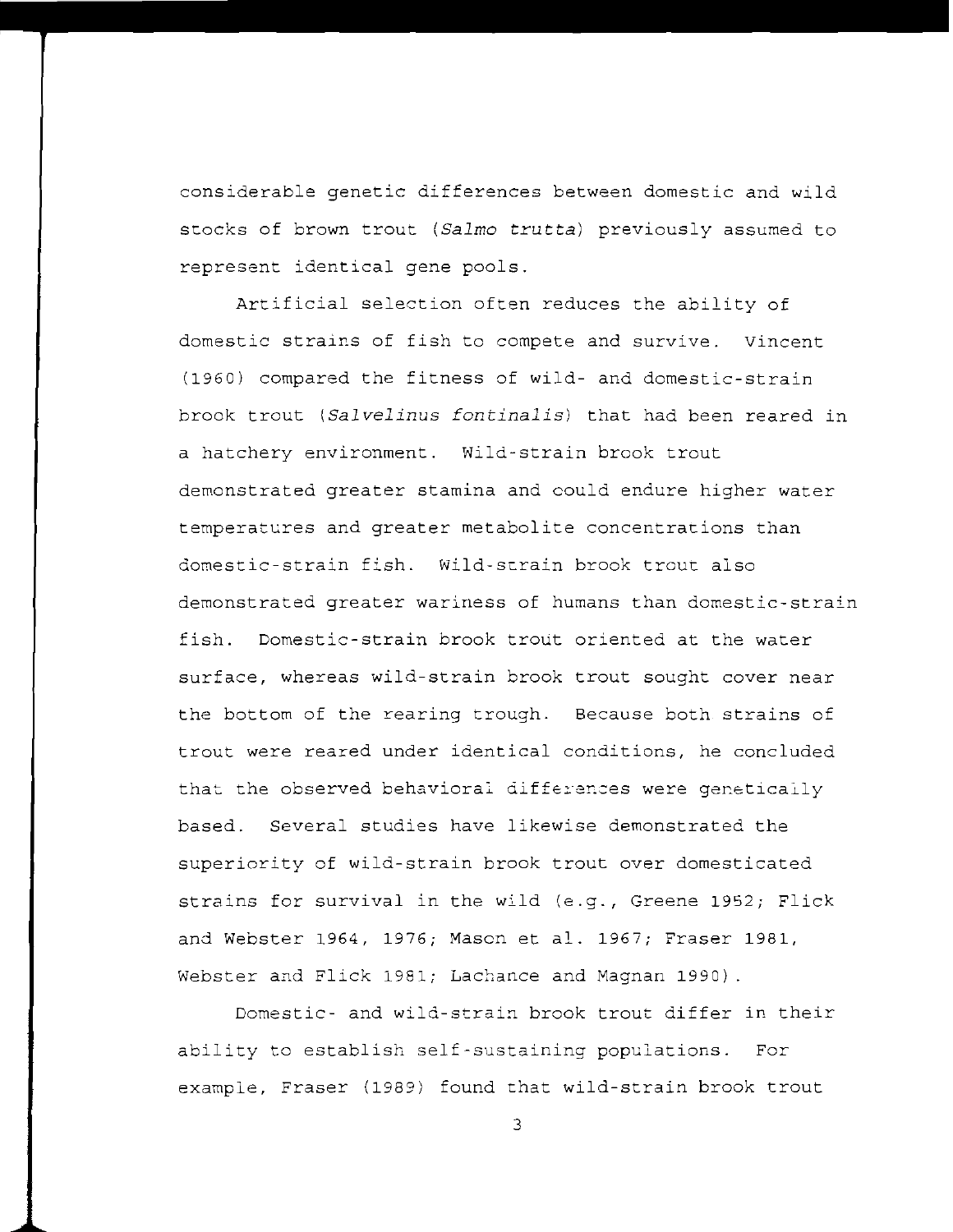established self-propagating populations in four lakes in which domestic-strain fish had failed to successfully reproduce. He concluded that the failure of domestic-strain brook trout to develop a sustainable population was due to two factors: (1) the domestic-strain fish lost the ability to locate and use suitable spawning areas after 20 generations of domestication, and (2) domestic-strain brook trout had poor survival to sexual maturity.

Most studies that compared the survival of wild- and domestic-strain brook trout were conducted in lakes and ponds of northeastern United States and Canada. Few studies have assessed differences in the survival of these strains in midwestern streams. The increasing need for hatcheryreared trout that survive well in Wisconsin streams warrants an evaluation of different trout strains. Therefore, the objective of this study was to compare first-year survival and growth of wild- and domestic-strain brook trout fingerlings in southwest Wisconsin streams.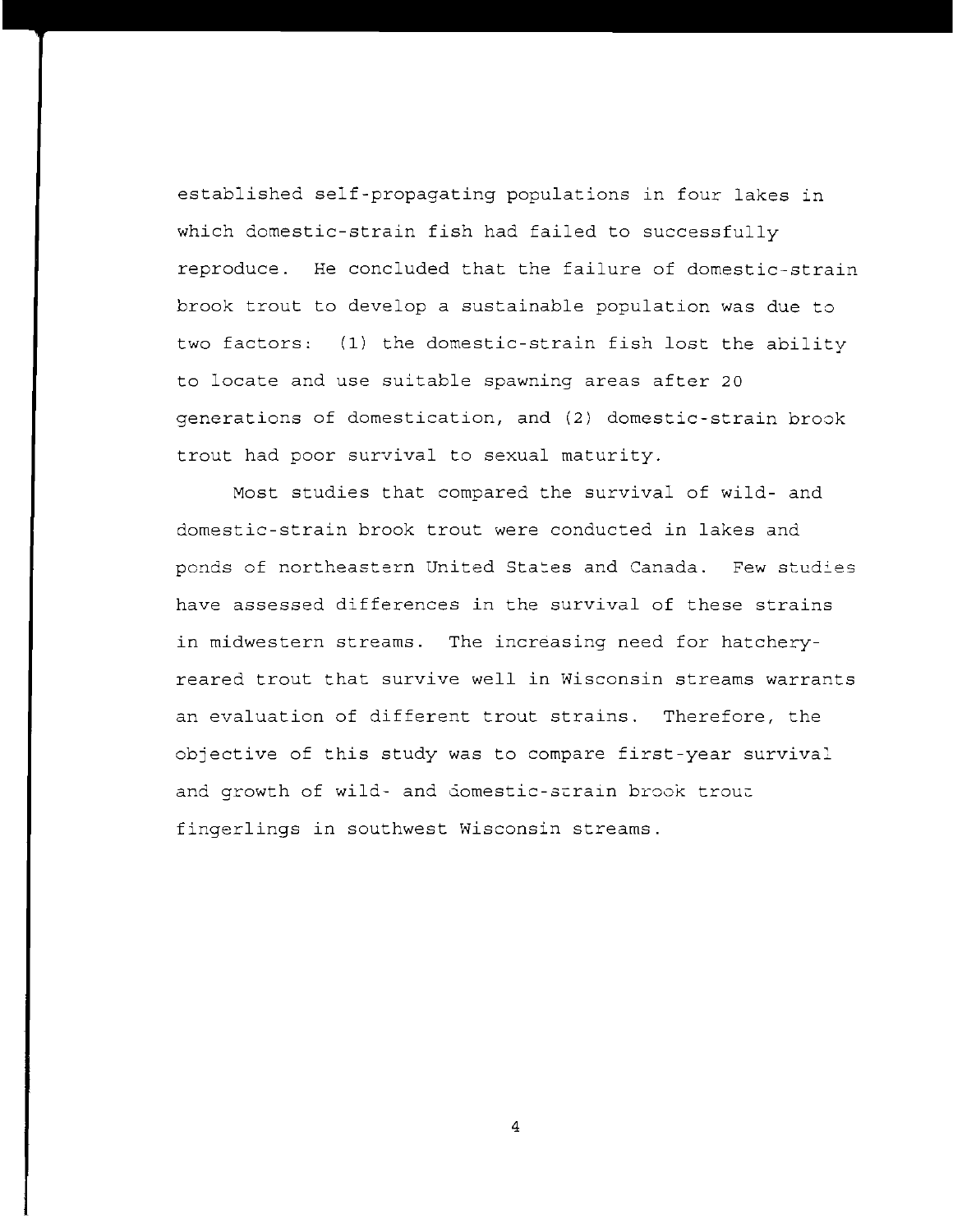#### **METHODS**

# Strains of Trout

The *Trout Strain Registry* (Kincaid 1981) defines a strain as a fish population that exhibits reproducible physiological, morphological, or cultural performance characteristics that are significantly different from other fish populations. Strain differences are established through substantial changes in the gene pool of a population. A strain is considered domestic if it is maintained in a hatchery environment (e.g., tanks, raceways, or ponds) continuously for more than two generations. A strain is considered native or wild if it is selfperpetuating in a natural environment without recent supplementation by fish reared in hatcheries. The term "F, wild" (F denotes filial generation) is used to designate first generation hatchery-reared fish that come from wild parentage. Therefore, the group of wild trout used in this study was F, wild. Hereafter, wild-strain will be referred to as wild, and domestic-strain will be referred to as domestic.

The domestic brook trout used in this study was the *l**l* **<b>***l l* **<b>***c coix<sup> <b>l</sup> strain reared at the St. Croix Falls State Fight* Hatchery, Wisconsin. This strain was first propagated at the Paint Bank National Fish Hatchery in Virginia, and was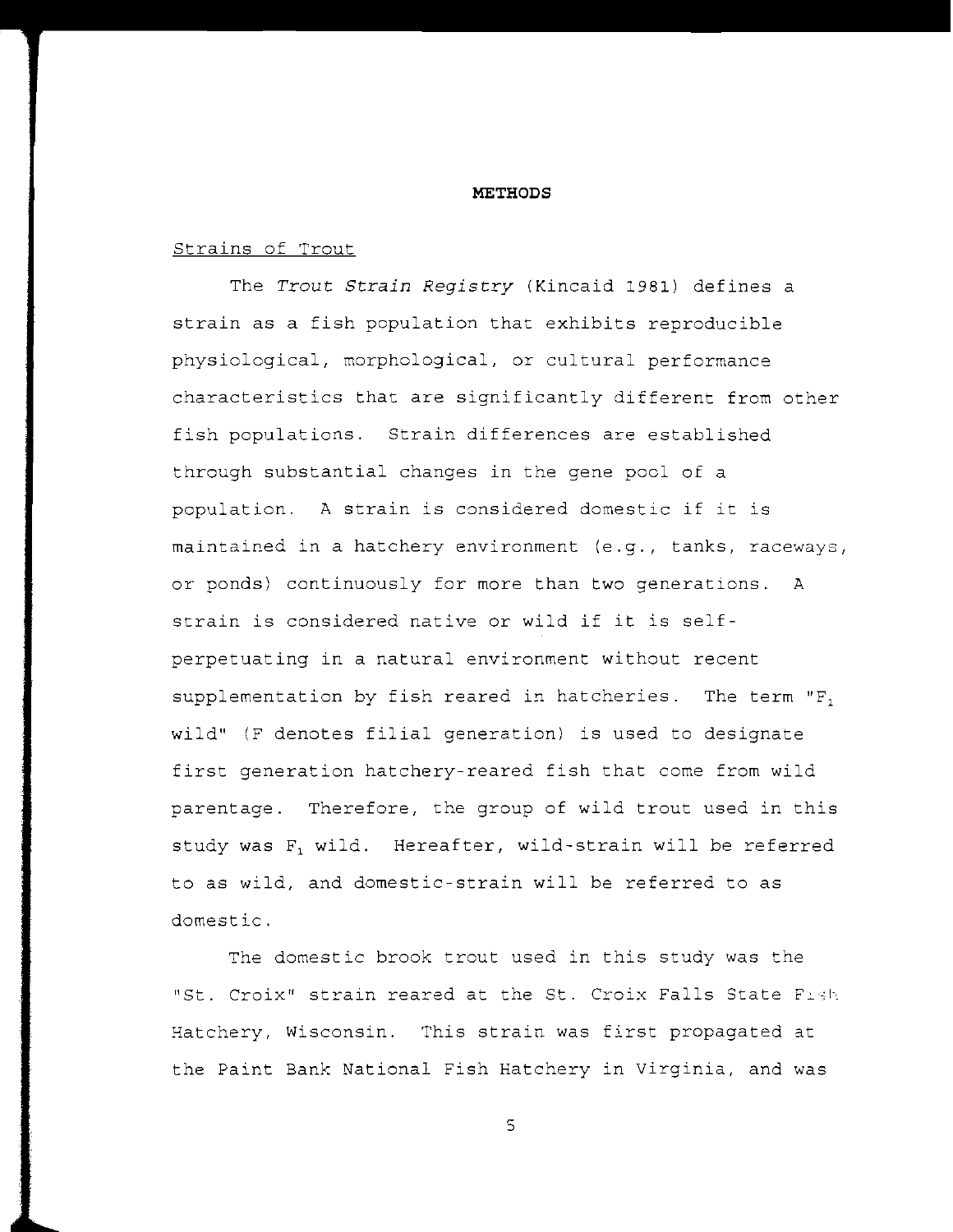known as the "Paint Bank" strain of brook trout. Although it is not known when the strain was first domesticated, it presumably originated in the Appalachian Mountain region of western Virginia (Guldthwaite, Virginia Department of Conservacion; personal communication.). The St. Croix Falls Hatchery obtained the strain in 1973 with a single acquisition of eggs from the Nashua National Fish Hatchery, New Hampshire. It is unknown how the strain was maintained or if it had been subjected to any intentional selection before it was obtained by the St. Croix Falls Hatchery. Selection to improve coloration, body conformity, and egg production of the strain occurred at the St. Croix Falls Hatchery (Claggett and Dehring 1984). Currently, this strain is still undergoing intentional selection for increased egg production (Tabat, Wisconsin Department of Natural Resources; personal communication). Electrophoretic analysis suggested that the St. Croix strain may be genetically unfit for survival in the wild (Callen 1983) This is currently the only domestic strain of brook trout raised in Wisconsin state hatcheries.

The origin of the wild strain of brook crout used in this study was Duncan *Creek,* Chippewa County, Wisconsin. Duncan *Creek* had been regularly stocked with domestic brook trout from the Osceola State Fish Hatchery from 1938-1974. Since 1974, the brook trout population in Duncan *Creek* has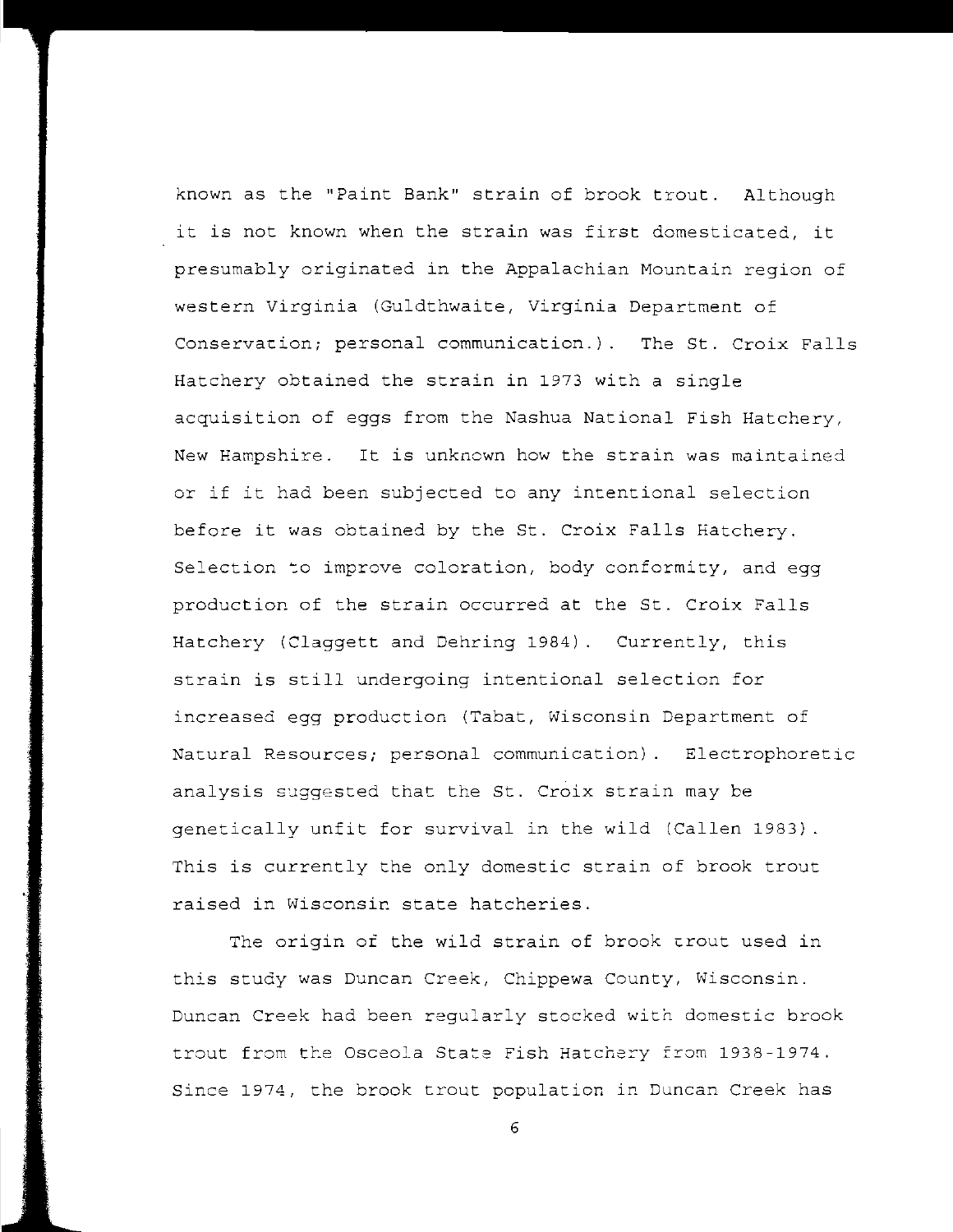been maintained solely through natural reproduction. The most recent census (1978) indicated that Duncan Creek supported a large number of brook trout with densities up to 1,327 fish/ha (Wisconsin Department of Natural Resources, unpublished data) .

Five hundred adult brook trout were obtained as brood stock for my study from Duncan Creek by the Wisconsin Department of Natural Resources (WDNR)\_ **The brook trout**  were collected by electrofishing on October 17, 1988, and transferred to La Crosse, Wisconsin, where they were artificially spawned on October 19 and 24, 1988. Eggs from each female were fertilized with milt from two males. A total of 1247 g of fertilized eggs were obtained. The mass of individual eggs was estimated to be approximately 0.109 g/egg. The fertilized eggs were incubated in verticallystacked tray incubators at a hatchery on Spring Coulee Creek, Vernon County, Wisconsin. After hatching, the fry were transferred to an outside raceway operated by the Coon Valley Conservation Club. The trout were fed the same type and quantity of food as the domestic fish reared at the St. Croix Falls Hatchery. Food was dispensed by an automatic feeding system; however, trout at the St. Croix Falls Hatchery were fed manually.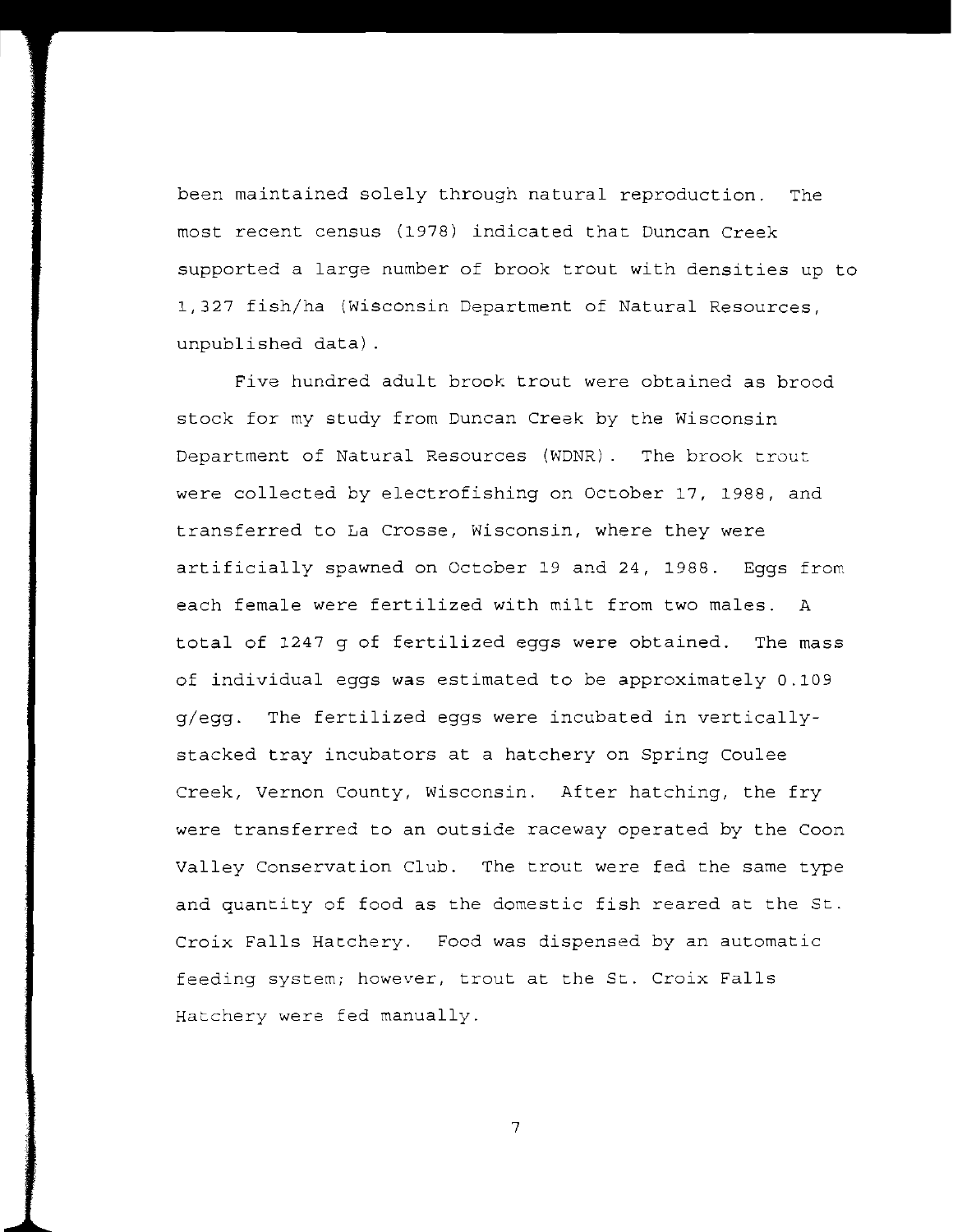## Studv Sites

The experimental study sites were nine streams in Crawford, La Crosse, and Vernon counties of southwest Wisconsin (Fig. 1), which is within the western uplands (Drift less Area) of Wisconsin (Martin 1965). This area is characterized by karst topography with the upper bedrock layer composed of dolomitic limestone. Stream valleys are typically steep-sided with limestone and sandstone outcroppings. The original oak savanna-upland prairie of the region is now primarily used for row crops and pasture.

Most large streams in this area contain large populations of brown trout *(Salmo* trutta), which outcompete brook trout. Therefore, I selected nine small tributary streams for this study. Approximately 300-m stretches of each stream were sampled with a D.C. backpack electroshocker during July 1989 to determine if any stream contained brown trout. Brown trout were found in three of the streams (Fishback Creek, Plum Creek, and Creek 27-3), but their populations were not large enough to warrant eliminating the streams from this study.

*The* watersheds of che streams were mainly open and **wooded pastures.** The streams had similar chemical and physical characteristics (Table 1) with slightly basic (pH 7.6-8.3) and well-buffered water (total alkalinity 219-270 ppm as  $CaCO<sub>3</sub>$ ). Water temperatures measured during July 1989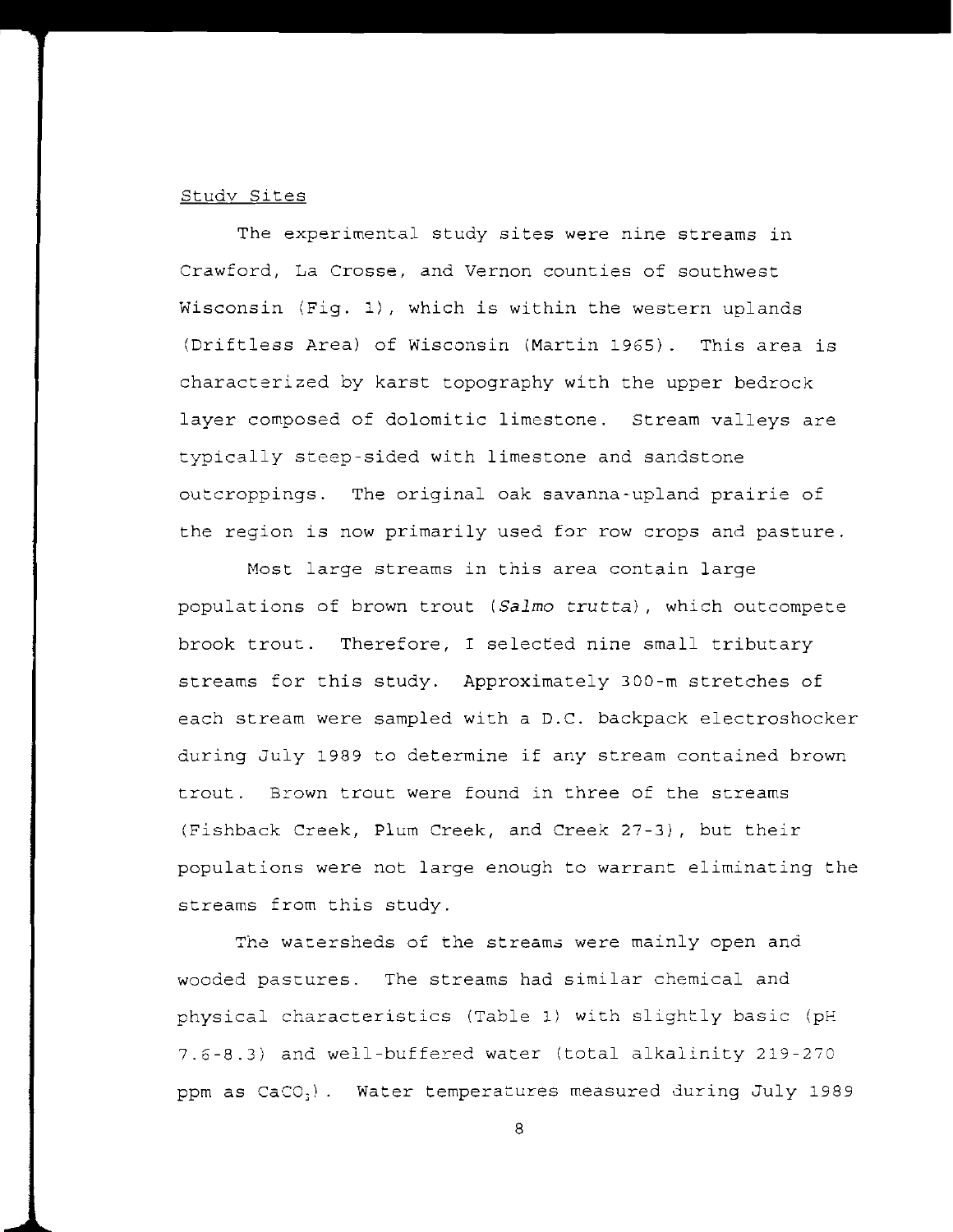

Figure 1. Location of study streams in Crawford, La Crosse, and Vernon counties. Wisconsin.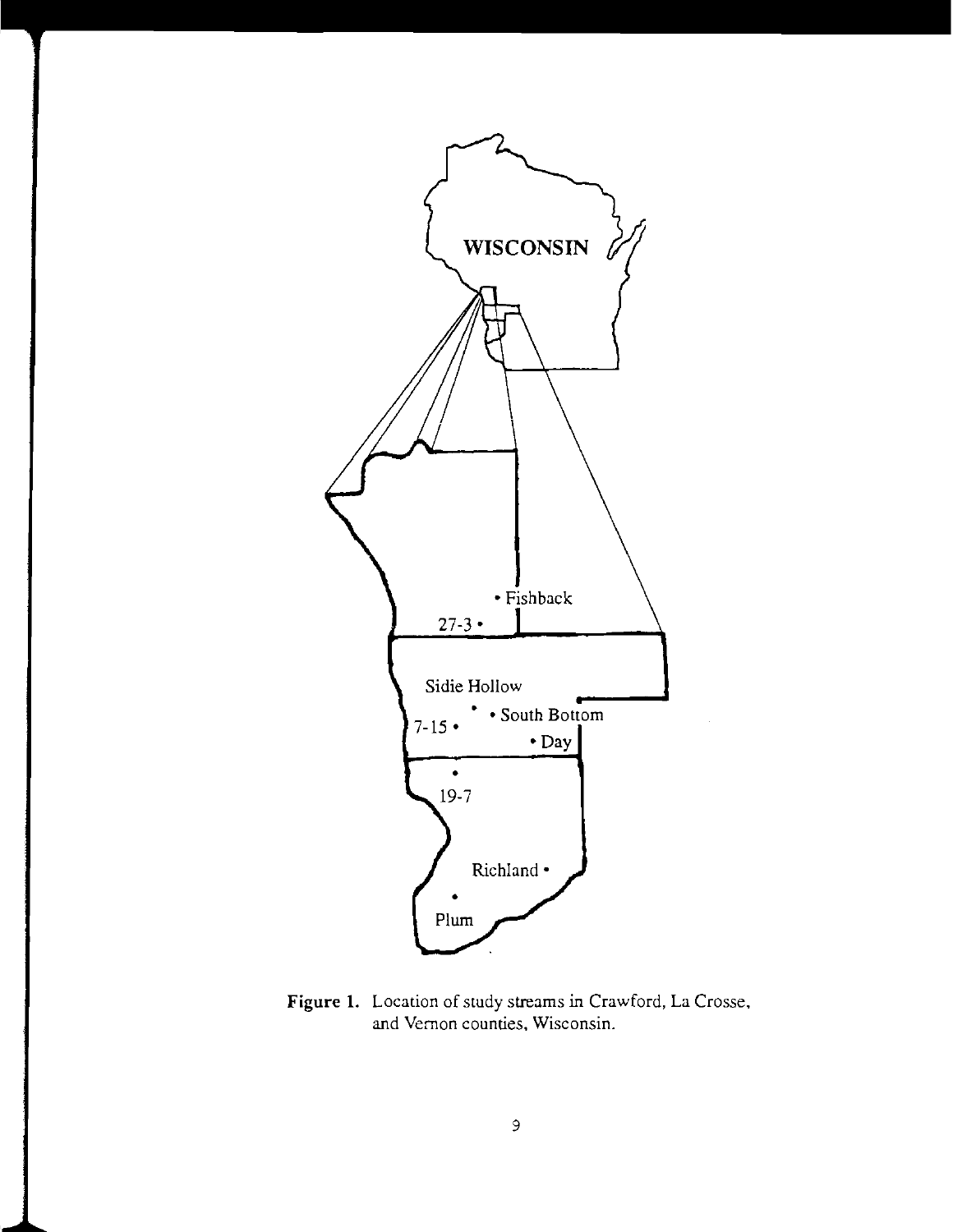|                                                                               | Creek Creek<br>$27 - 3$ 7 - 15 |              | Day          | Fish-<br><u>back</u>      | Plum                      | Rich-<br>$1$ and          | <u>Rush</u>  | South<br><b>Bottom</b>    | Sidie<br>Hollow |
|-------------------------------------------------------------------------------|--------------------------------|--------------|--------------|---------------------------|---------------------------|---------------------------|--------------|---------------------------|-----------------|
| Mean width (m)                                                                | 1.1                            | 1.8          | 2.5          | 2.4                       | 4.0                       | 3.0                       | 3.1          | 3.3                       | 1.4             |
| Gradient $(m/km)$                                                             | 25.3                           | 11.3         | 11.0         | 18.9                      | 6.7                       | 11.6                      | 4.4          | 13.1                      | 12.6            |
| $Flow (m^3/s)$                                                                | 0.01                           | 0.03         | 0.05         | 0.02                      | 0.09                      | 0.04                      | 0.08         | 0.04                      | 0.01            |
| Total alkalinity (ppm)                                                        | 219                            | 250          | 244          | 230                       | 270                       | 261                       | 238          | 242                       | 248             |
| pH                                                                            | 8.3                            | 8.1          | 8.1          | 7.8                       | 7.6                       | 7.9                       | 8.0          | 8.1                       | 8.2             |
| Specific conductance<br>$(\mu$ mhos)                                          | 426                            | 424          | 490          | 473                       | 500                       | 492                       | 469          | 471                       | 493             |
| Fish species present<br>Brook trout<br>(Salvelinus fontinalis)<br>Brown trout | $\mathbf x$                    |              | $\mathbf x$  | $\boldsymbol{\mathsf{x}}$ | $\mathbf x$               |                           |              | $\boldsymbol{\mathsf{x}}$ | $\mathbf{x}$    |
| $(Salmo$ trutta)<br>Rainbow trout<br>(Onchorynchus mykiss)                    | $\mathbf x$                    |              | $\mathbf{x}$ | $\mathbf{x}$              | $\boldsymbol{\mathsf{x}}$ |                           | $\mathbf x$  |                           |                 |
| White sucker<br>(Catostomus commersoni)<br>Creek chub                         | $\mathbf x$                    | $\mathbf x$  | $\mathbf{x}$ | $\mathbf x$               | $\mathbf{x}$              | $\mathbf x$               | X            | $\mathbf x$               | $\mathbf x$     |
| $(Semotilus atromaculatus)$ x<br>Brook stickleback                            |                                | $\mathbf{x}$ | $\mathbf x$  | $\mathbf x$               | $\mathbf{x}$              | $\boldsymbol{\mathsf{x}}$ | $\mathbf{x}$ | $\mathbf{x}$              | $\mathbf{x}$    |
| (Culaea inconstans)                                                           | x                              | $\mathbf x$  |              | $\boldsymbol{\mathsf{x}}$ | $\mathbf x$               | $\mathbf x$               |              | x                         | x               |

.~

Table 1. General characterization of the nine study streams.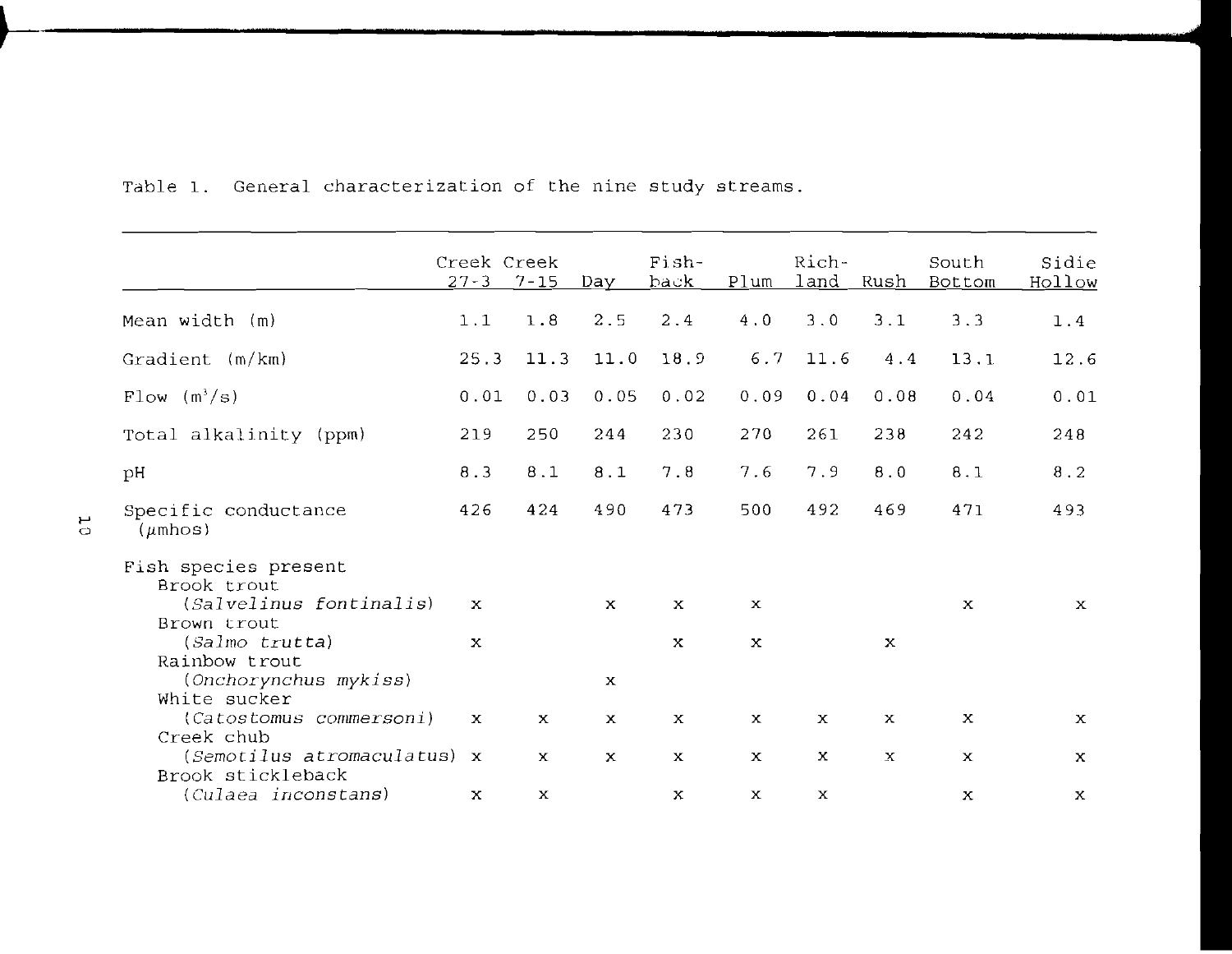| $\mathbf{x}$ | $\mathbf{x}$ | $\mathbf{x}$ | $\mathbf{x}$ | $\mathbf{x}$ | x | $\mathbf{x}$ | $\mathbf{x}$ | x           |
|--------------|--------------|--------------|--------------|--------------|---|--------------|--------------|-------------|
|              |              |              |              |              |   |              |              |             |
| $\mathbf{x}$ | x            | X            | X            | x            | X | $\mathbf{x}$ | $\mathbf{x}$ | $\mathbf x$ |
|              |              |              |              |              |   |              |              |             |
|              | $\mathbf x$  |              |              |              |   |              |              |             |
|              |              |              |              |              |   |              |              |             |
|              |              |              |              |              | x |              |              |             |
|              |              |              |              |              |   |              |              |             |
|              |              |              | x            |              | X |              |              |             |
|              |              |              |              |              |   |              |              |             |
|              | $\mathbf x$  |              |              |              |   |              |              |             |
|              |              |              |              |              |   |              |              |             |
|              | $\mathbf x$  | x            | $\mathbf{x}$ | $\mathbf{x}$ | x |              | x            | x           |
|              |              |              |              |              |   |              |              |             |
|              | x            | x            |              | x            |   |              | x            |             |
|              |              |              |              |              |   |              |              |             |
|              |              |              |              |              |   | х            | X            |             |
|              |              |              |              |              |   |              |              |             |
|              | х            |              |              |              |   |              |              |             |
|              |              |              |              |              |   |              |              |             |
|              |              | x            |              |              |   |              |              |             |
|              |              |              |              |              |   |              |              |             |
|              |              |              |              |              |   |              |              | X           |

 $\mathcal{L}^{\text{max}}_{\text{max}}$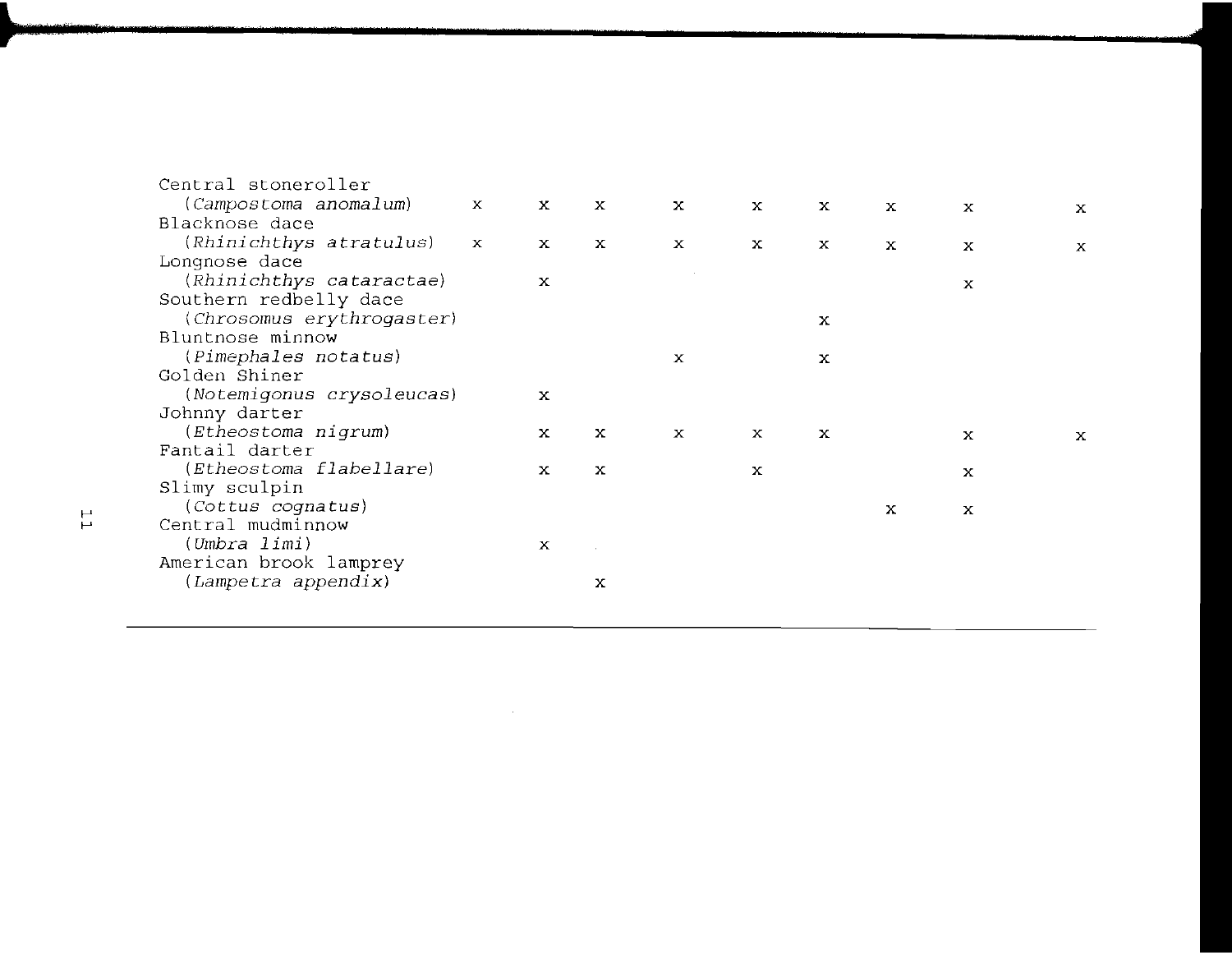(14-21 C) were suitable for survival of brook trout (Raleigh 1982). Flow rates during March 1990 ranged from 0.01 to  $0.09 \text{ m}^3/\text{s}$ . The assemblage of fish species present was typical for southwest Wisconsin streams (Table 1). Stream Stocking

In fall 1989, each stream was stocked with 148 fingerlings of each strain per hectare of stream surface area. Surface area estimates were obtained from stream surveys done by the WDNR. The general WDNR guidelines for fall stocking of streams with "good" and "excellent" habitat is 122 and 162 fingerlings per hectare, respectively.

To enable subsequent identification of fish in the field, The wild and domestic strains of trout were marked prior to stocking by excision of the adipose and left pelvic fins, respectively. The adipose fin, rather than the pelvic fin, was removed from the wild fingerlings because of their small size relative to the domestic fingerlings. Prior to marking, the trout were anaesthetized with ethyl *m*aminobenzoate methanesulfonate (MS-222) and there was negligible mortality (<1%) 2 days after marking. Wild fingerlings were marked one week prior to stocking; domestic fingerlings were marked at the St. Croix Falls Hatchery.

Streams were stocked with domestic fingerlings on September 20, 1989, and with wild fingerlings on October 4, 1989. Stocking procedures were identical on both dates. A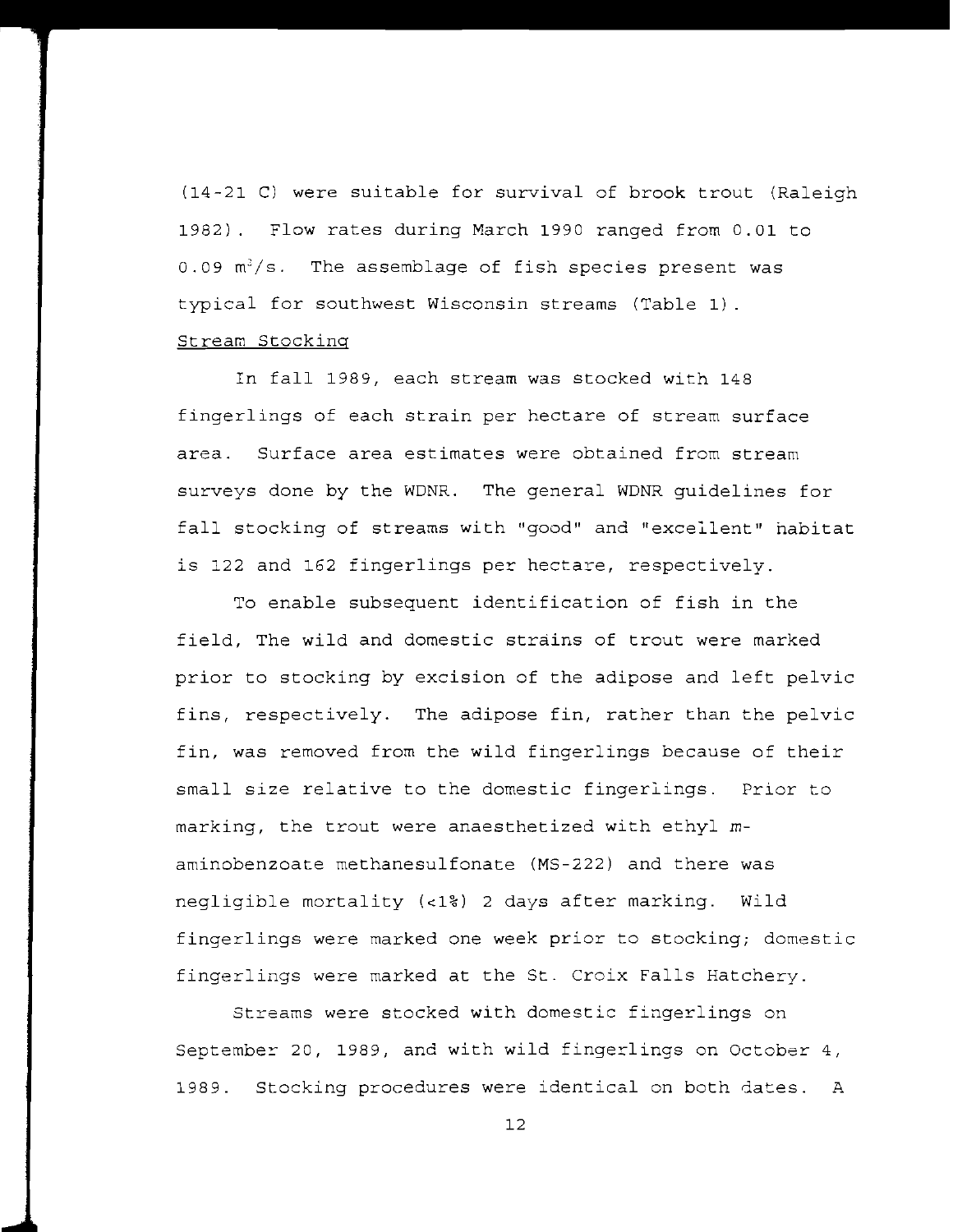random sample of 100 fingerlings of each strain was measured  $(+ 2.5$  mm TL) and weighed  $(\pm 1 q)$ . The fingerlings were delivered to the streams in insulated, oxygen-equipped tanks and acclimated to stream conditions by slowly mixing transport water with stream water. The fingerlings were scattered over a 300- to 500-m stretch in each stream, with an attempt to place the fingerlings in areas with suitable **cover.** 

## Population Sampling

Brook trout populacions in the nine screams were sampled in spring and fall 1990 to compare survival and growth between the two strains. Stream sections sampled during spring and fall were identical. A total stream distance of 12.8 km was sampled among the nine streams representing 1.1 to 1.8 km of each stream (Table 2). The entire lengths of Creek 27-3 and Sidie Hollow Creek were sampled. For che other streams, a single section of stream was sampled, including areas both upstream and downstream of the stocking site. In all streams, sampling extended upstream from the stocking sites until the recovery of stocked trout had ceased or been reduced to a very low level. In Plum Creek and Creek 7-15, the entire stream upstream of the stocking site was sampled. In Day and Fishback Creeks, sampling began at the mouth of che streams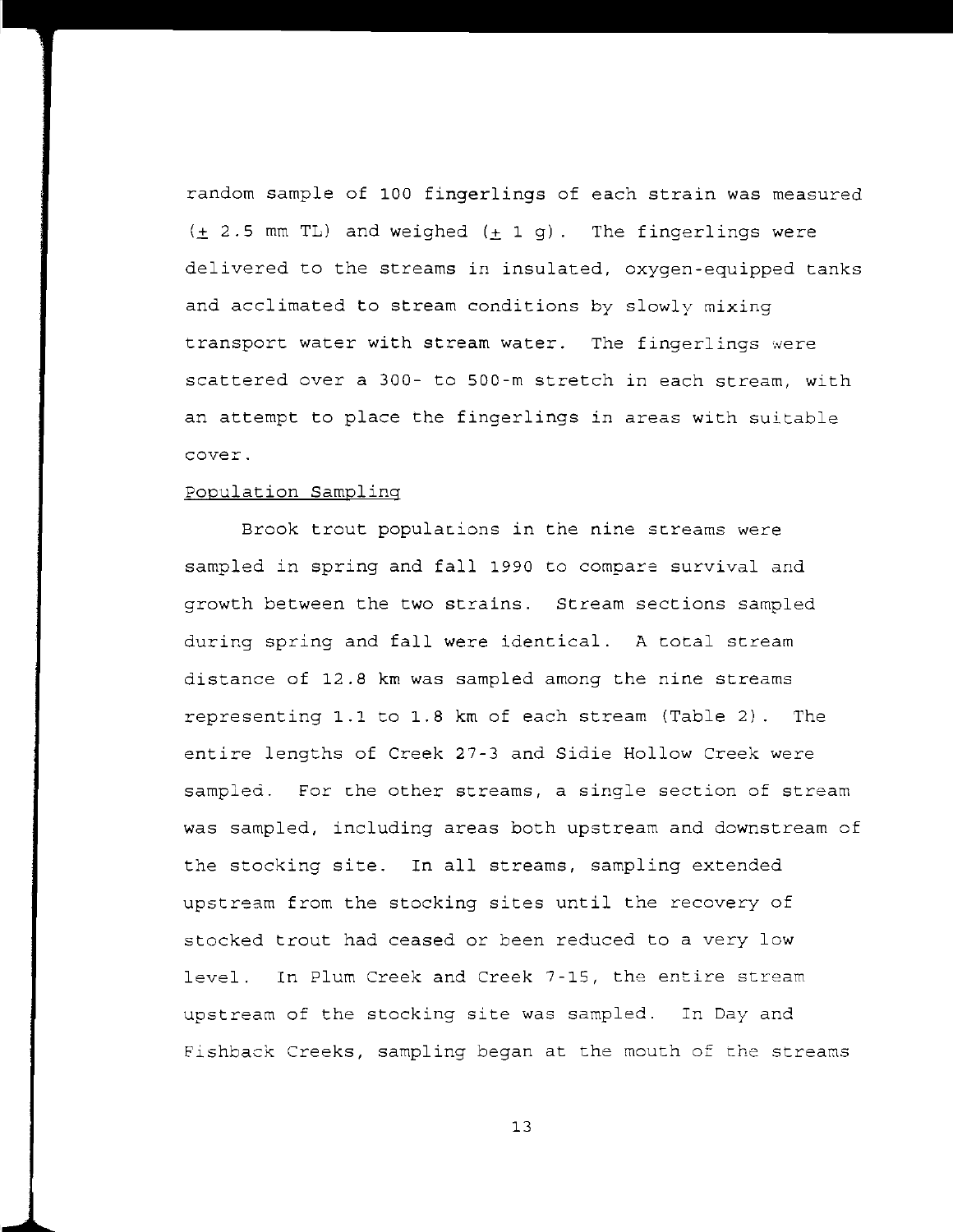|                             | Sampling dates (1990) |                          |                                    |  |
|-----------------------------|-----------------------|--------------------------|------------------------------------|--|
| Stream                      |                       |                          | spring fall Sampling distance (km) |  |
| Creek 27-3                  |                       | 19 Apr. 28 Sept.         | 1.52                               |  |
| Creek 7-15                  |                       | 27 May 03 Nov.           | 1.83                               |  |
| Day                         |                       | 13 May 14 Oct.           | 1.68                               |  |
| Fishback                    |                       | 20 Apr. 12 Oct.          | 1.42                               |  |
| Plum                        |                       | 12 May 20 Oct.           | 1.07                               |  |
| Richland                    |                       | 28 May 27 Oct.           | 1.49                               |  |
| Rush                        | 25 May                | $- - - - -$ <sup>a</sup> | 1.12                               |  |
| South Bottom 04 May 01 Oct. |                       |                          | 1.08                               |  |
| Sidie Hollow                | 28 Apr. 22 Oct.       |                          | 1.60                               |  |

Table 2. Sampling dates and distances. Distances sampled during spring and fall were identical.

**こころが、そのことです。そのことです。 インター こうしょう こうきょうしょう かいしょう こうしょう しょうしょう しょうしょう しょうしょう しょうしょう しょうこうじょう** 

'Rush Creek was not sampled during fall 1990.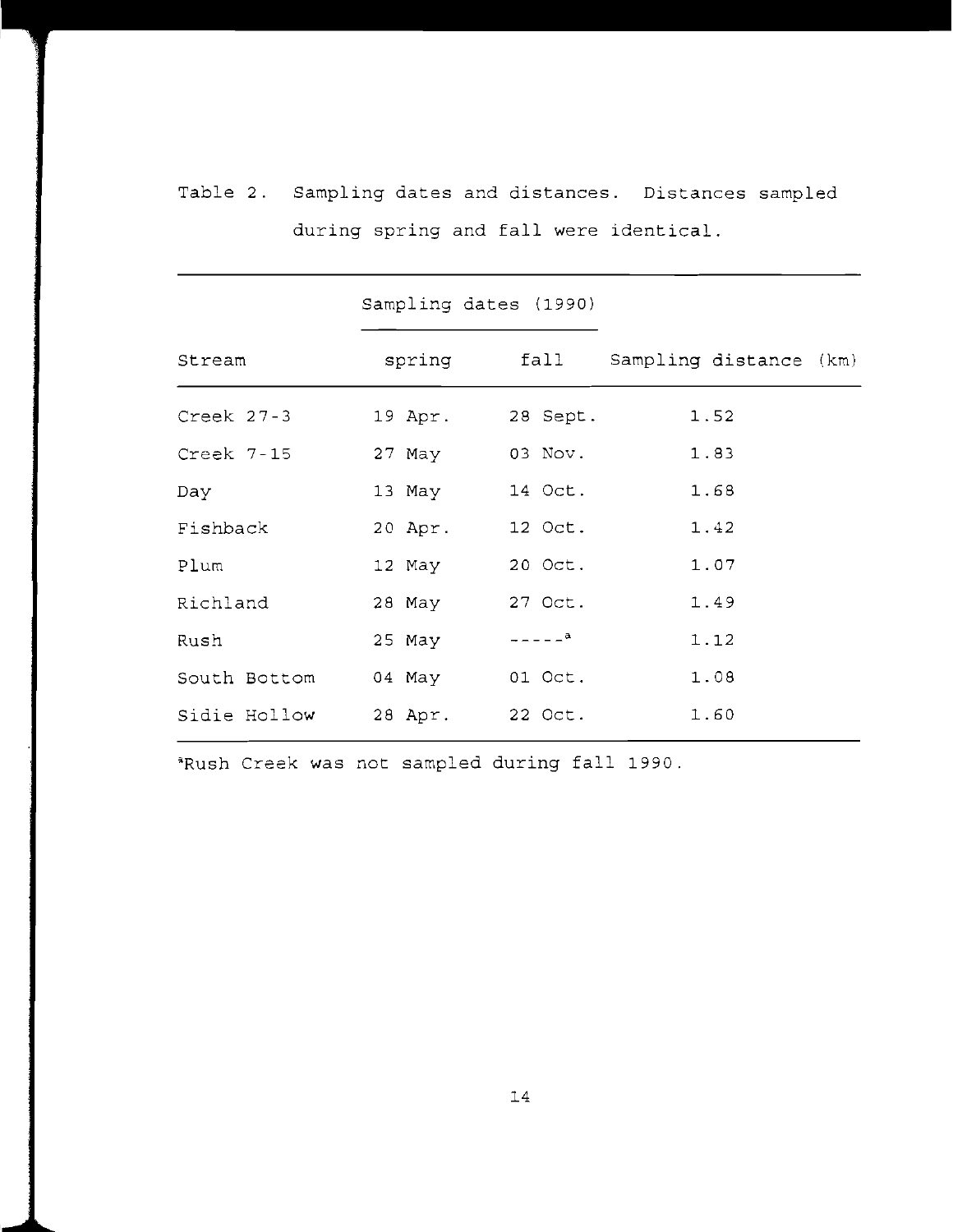and, therefore, included the entire length of stream downstream of the stocking site.

Sampling was done by electrofishing with pulsed D.C. backpack electrofishing gear operating at a duty cycle of 10% and 40 pulses per second. One person operated the backpack electroshocker, and 1 to 2 people transported captured trout. Sampling proceeded in an upstream direction, and captured trout were held and transported in plastic buckets. Captured trout were anaesthetized with MS-222, identified to strain from fin clips, measured  $(+ 2.5$  mm TL), weighed  $(\pm 1$  g), and given a temporary caudal clip. All trout were allowed to recover from the anaesthetic prior to release back into the stream. To avoid biasing population estimates, trout that did not recover or showed signs of handling stress were not released back into the stream. Streams were sampled again after a minimum of 48 h, and the numbers of resident and stocked trout of both strains with and without caudal clips were recorded.

# Statistical Methods

population estimates were calculated by the Peterson formula:

## $N = MC/R$ ;

with variance estimated by the equation:

 $V(N) = M^2C(C-R)/R^3;$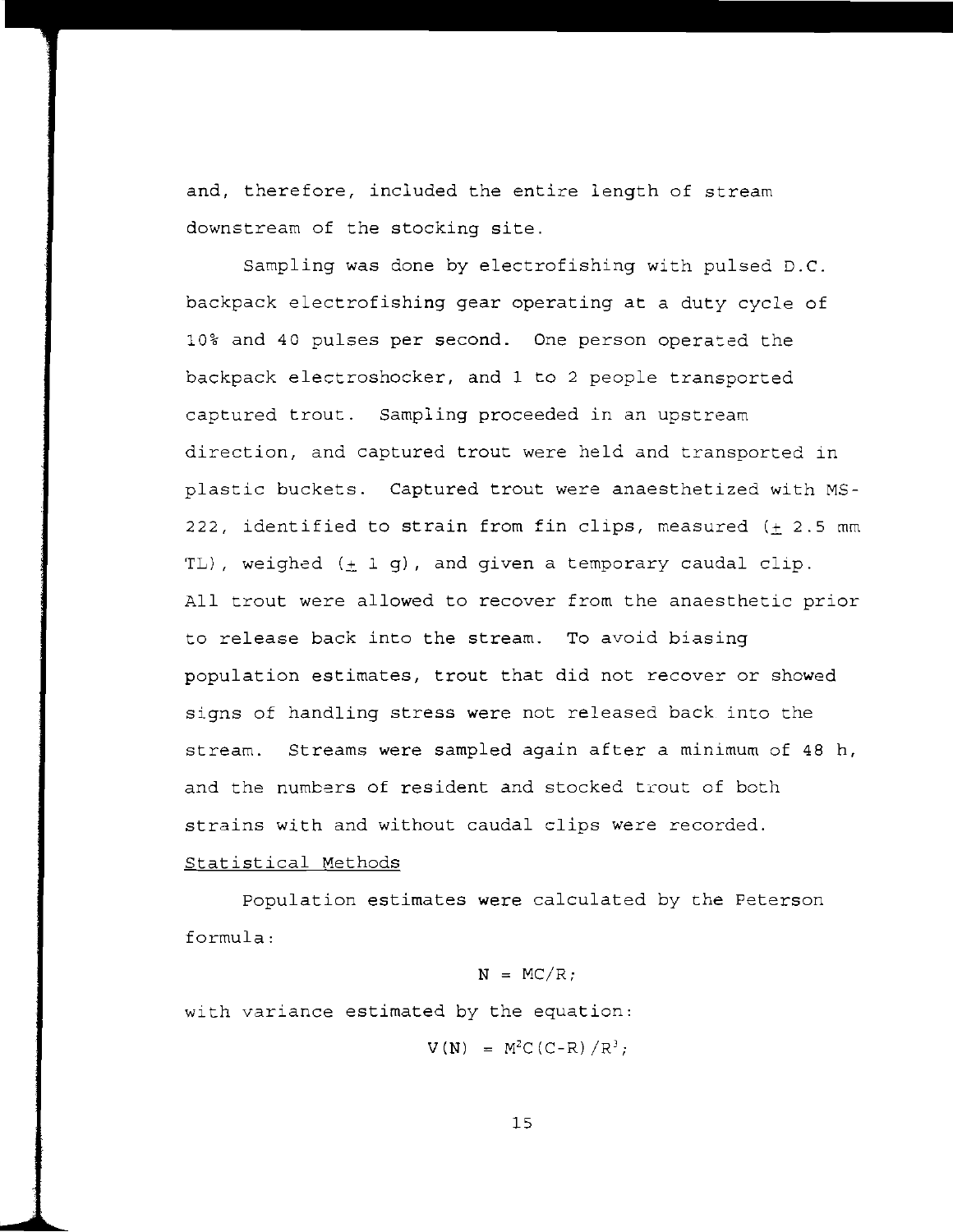where M = the number of fish marked,  $C =$  total number of fish captured in the second sample, and  $R = number of$  marked fish recaptured (Ricker 1975). A non-parametric sign test was used to compare survival between the two strains of brook trout. Separate comparisons of survival were made for two time intervals: (1) date of stocking to spring sampling, and (2) date of spring sampling to fall sampling.

Mean length and weight of the two strains of brook trout were calculated for the following times: stocking, spring sampling, and fall sampling. Statistical comparisons of mean weight between the two strains of trout during spring and fall were not made because wild fingerlings were smaller than the domestic fingerlings at the time of stocking.

An assessment of differences in growth between the two strains of brook trout was made by comparing instantaneous growth (G), which was calculated with the following equation:

G =  $\ln W_{t+1}$  -  $\ln W_{t}$ ;

where  $W =$  mean weight of a group (strain) of fish at time  $t$ (Ricker 1975; Newman and Martin 1983). Variance of G was estimated by an approximation of the variance of the natural logarithm of the mean weight (the delta method; Seber 1982) :

 $V(\ln W_t) = V(Wt)/W_t^2;$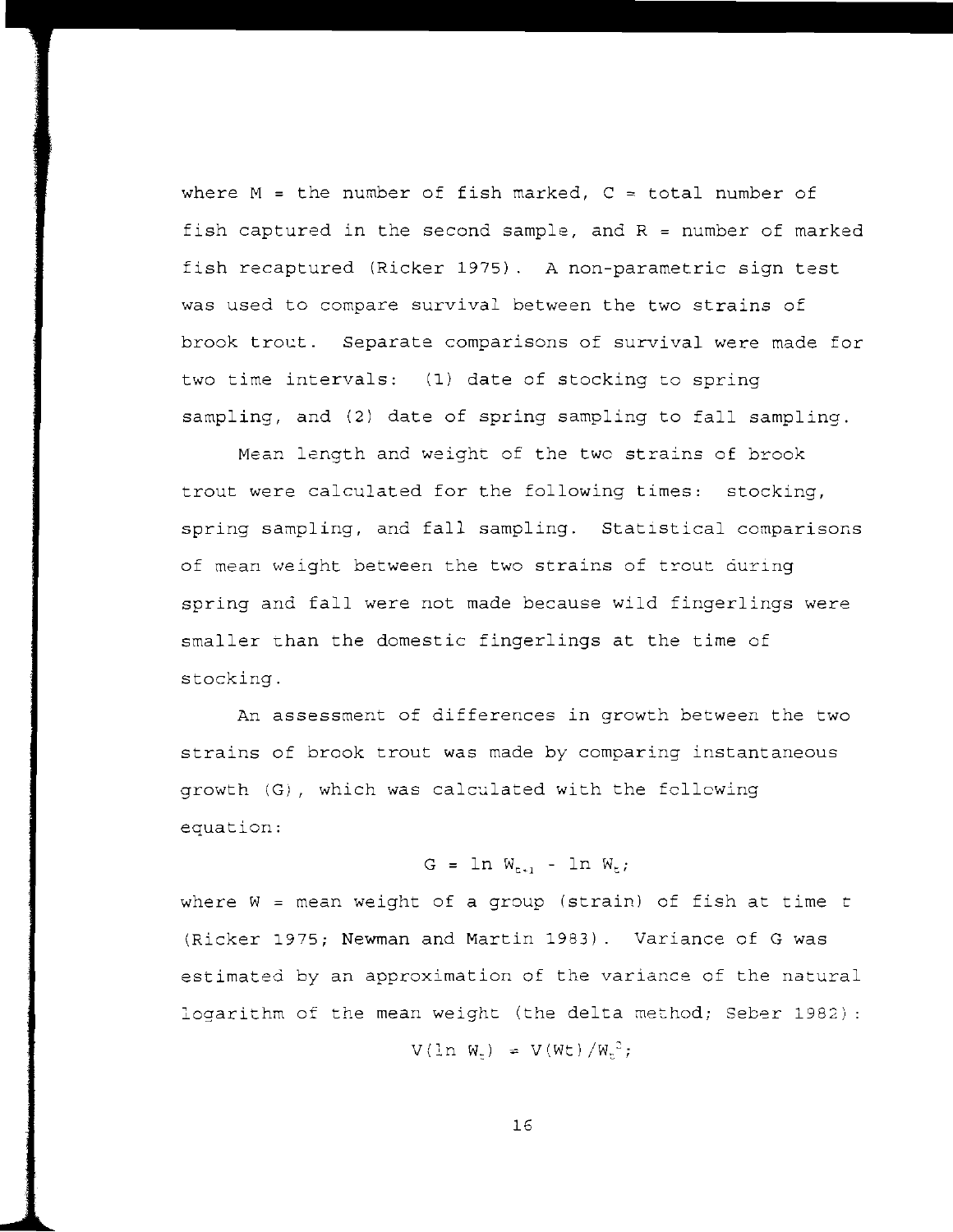The estimate of the variance of G is:

$$
V(G) = V(\log_{e}W_{t}) + V(\log_{e}W_{t-1});
$$

Comparison of values of G between strains was then made with a Z test, in the form of:

$$
Z=\frac{G_D\,-\,G_W}{\sqrt{V(G_D)\,+\,V\left(\,G_W\right)}}\,\,;
$$

where  $G_p$  = instantaneous growth rate of the domestic strain and  $G_w =$  instantaneous growth rate of the wild strain. Separate comparisons of instantaneous growth were made for the time intervals between stocking and spring sampling, and between spring sampling and fall sampling.

The condition of fish for the two strains was evaluated through least squares regression analysis of length and weight (Cone 1989). Least squares length-weight regressions:

 $\ln W = \ln A + B \ln L;$ 

where  $W = \text{individual fish weight (g)$ ,  $L = \text{total length (cm)}$ were calculated for each strain and for the pooled data of both strains. The slope (B) of the length-weight regression equation was used as a measure of fish condition. Differences in condition between the two strains were evaluated by comparing the  $(B)$  values with a F-statistic that tests the significance of the pooled variance (Snedecor and Cochran 1980). Separate comparisons of condition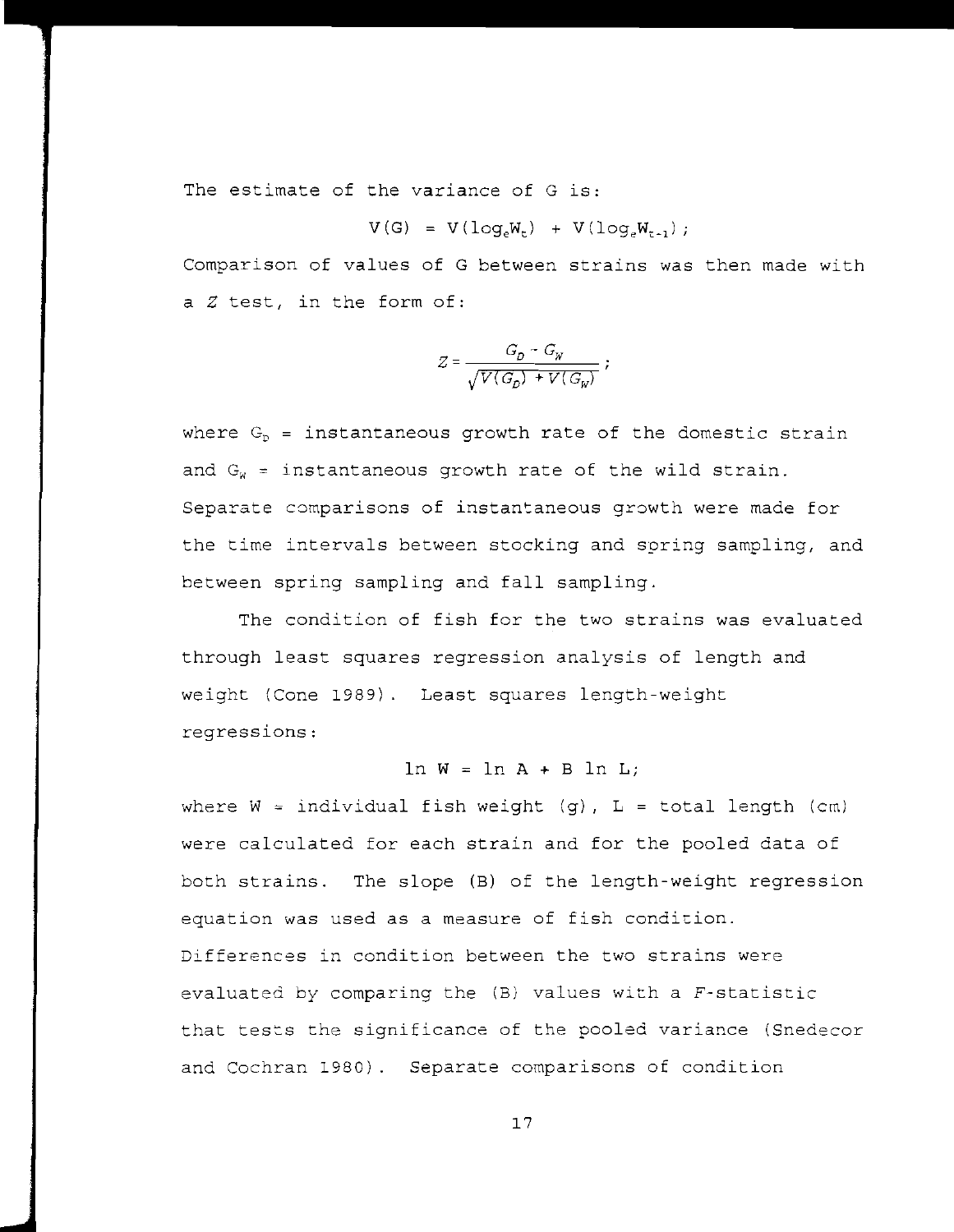between the two strains of trout were made for the spring and fall of the year.

Data were analyzed with the Statistical Analysis System (SAS Institute, Inc. 1986) operating on the VAX computer at the University of Wisconsin-La Crosse. A Type I error (alpha) of 0.05 was used to judge statistical significance.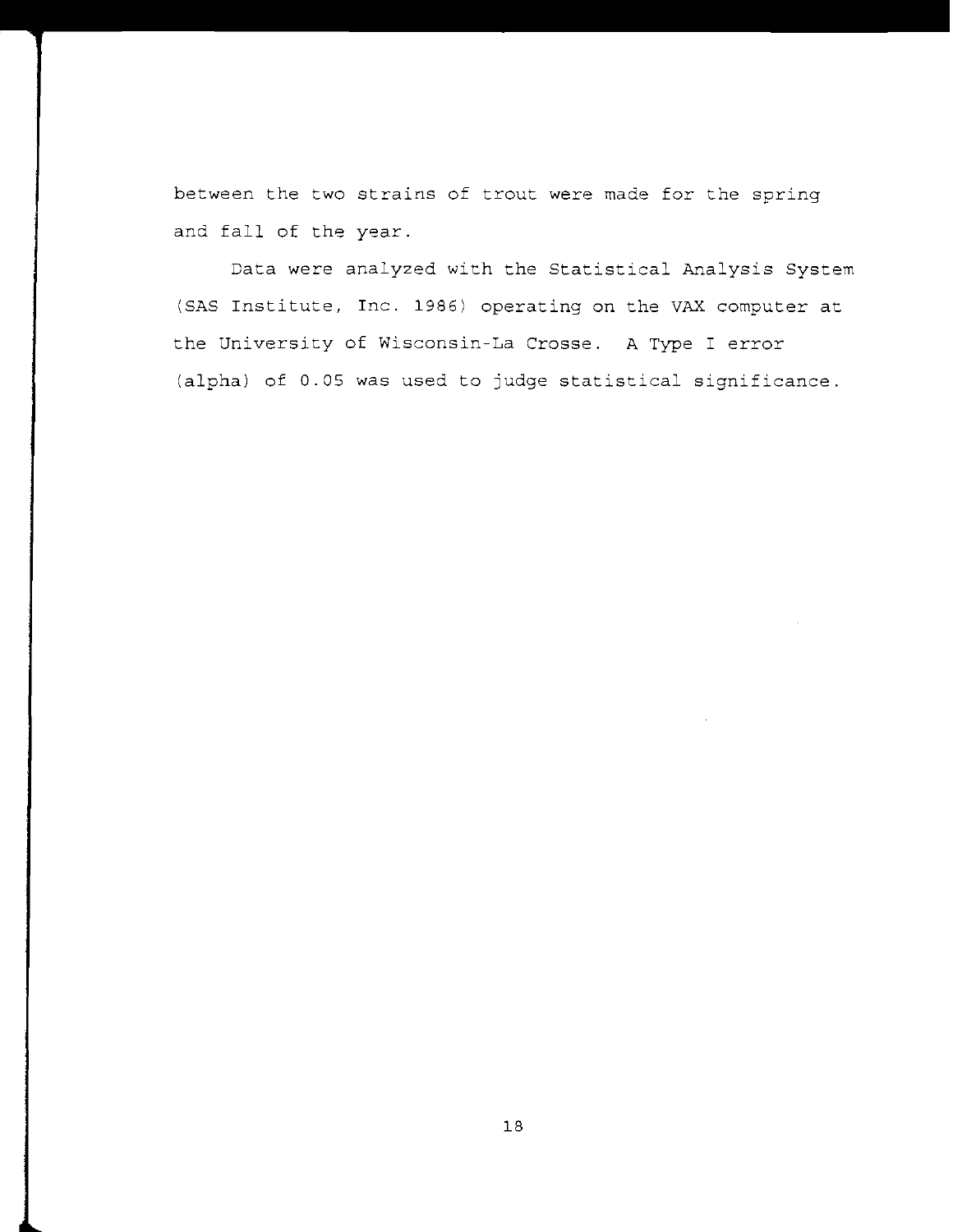# **RESULTS**

# Survival

Wild brook trout had greater winter survival than domestic brook trout in all nine streams  $(p=0.002;$  Table 3). Percent winter survival, calculated as the sum of all spring population estimates divided by the total number of trout stocked, was 20.9% for the wild brook trout and 13.3% for the domestic brook trout. For all streams combined, wild brook trout outnumbered the domestic brook trout by a ratio of 1.6:1.

wild brook trout also had greater summer survival than the domestic brook trout  $(p=0.004;$  Table 3). Percent summer survival, calculated as the sum of spring population estimates divided by the sum of fall population estimates, was 40.8% for the wild brook trout, and 11.1% for the domestic brook trout. For all streams combined, wild brook trout outnumbered the domestic brook trout by a ratio of 5.8:1.

## Growth

At stocking and at subsequent sampling periods, domestic brook trout were larger than wild brook trout. At stocking, the mean weight (g) of the domestic fingerlings  $(\overline{x}=21; sd=5.7; n=100)$  was 40% greater than that of the wild fingerlings  $(\overline{x}=15; s d=6.4; n=100)$ . The mean total length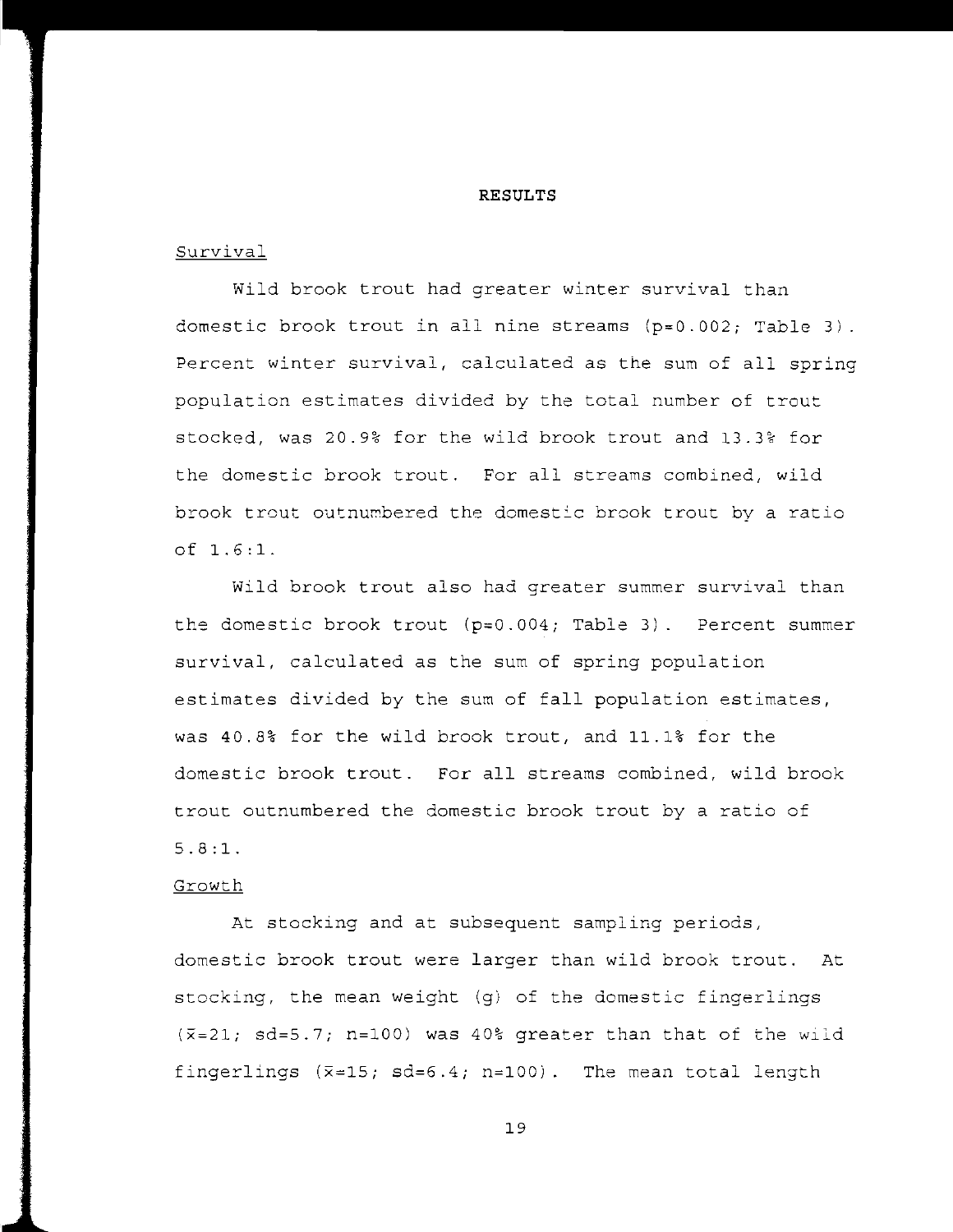Table 3. Number of wild- and domestic-strain brook trout stocked (fall 1989) and estimated abundance  $\pm$  95% confidence interval of brook trout in study streams during spring and fall 1990.

| Stream       | Strain   | Number<br>stocked | Spring<br>estimate | % winter<br>survival | Fall<br>estimate | % Summer<br>survival | % Annual<br>survival |
|--------------|----------|-------------------|--------------------|----------------------|------------------|----------------------|----------------------|
|              |          |                   |                    |                      |                  |                      |                      |
| Creek $27-3$ | wild     | 220               | $95 + 15$          | 43.2                 | $22 + 5$         | 23.2                 | 10.0                 |
|              | domestic | 220               | $63 + 12$          | 28.6                 | $6+4$            | 9.5                  | 2.7                  |
| Creek 7-15   | wild     | 440               | $50 + 8$           | 11.4                 | $35 + 4$         | 70.0                 | 8.0                  |
|              | domestic | 440               | $17 + 3$           | 3.9                  | $6+0$            | 35.3                 | $1.4$                |
| Day          | wild     | 940               | $177 + 12$         | 18.8                 | $61 + 9$         | 34.5                 | 6.5                  |
|              | domestic | 940               | $144 + 14$         | 15.3                 | $5 + 0$          | 3.5                  | 0.5                  |
| Fishback     | wild     | 730               | $233 + 18$         | 31.9                 | $71 + 30$        | 30.5                 | 9.7                  |
|              | domestic | 730               | $134 + 16$         | 18.4                 | $5+0$            | 3.7                  | 0.7                  |
| Plum         | wild     | 580               | $149 + 17$         | 25.7                 | $61 + 8$         | 40.9                 | 10.5                 |
|              | domestic | 580               | $124 + 13$         | 21.4                 | $34+2$           | 27.4                 | 5.9                  |
| Richland     | wild     | 550               | $108 + 12$         | 19.6                 | $78 + 38$        | 72.2                 | 14.2                 |
|              | domestic | 550               | $68 + 8$           | 12.4                 | $7 + 0$          | 10.3                 | 1.3                  |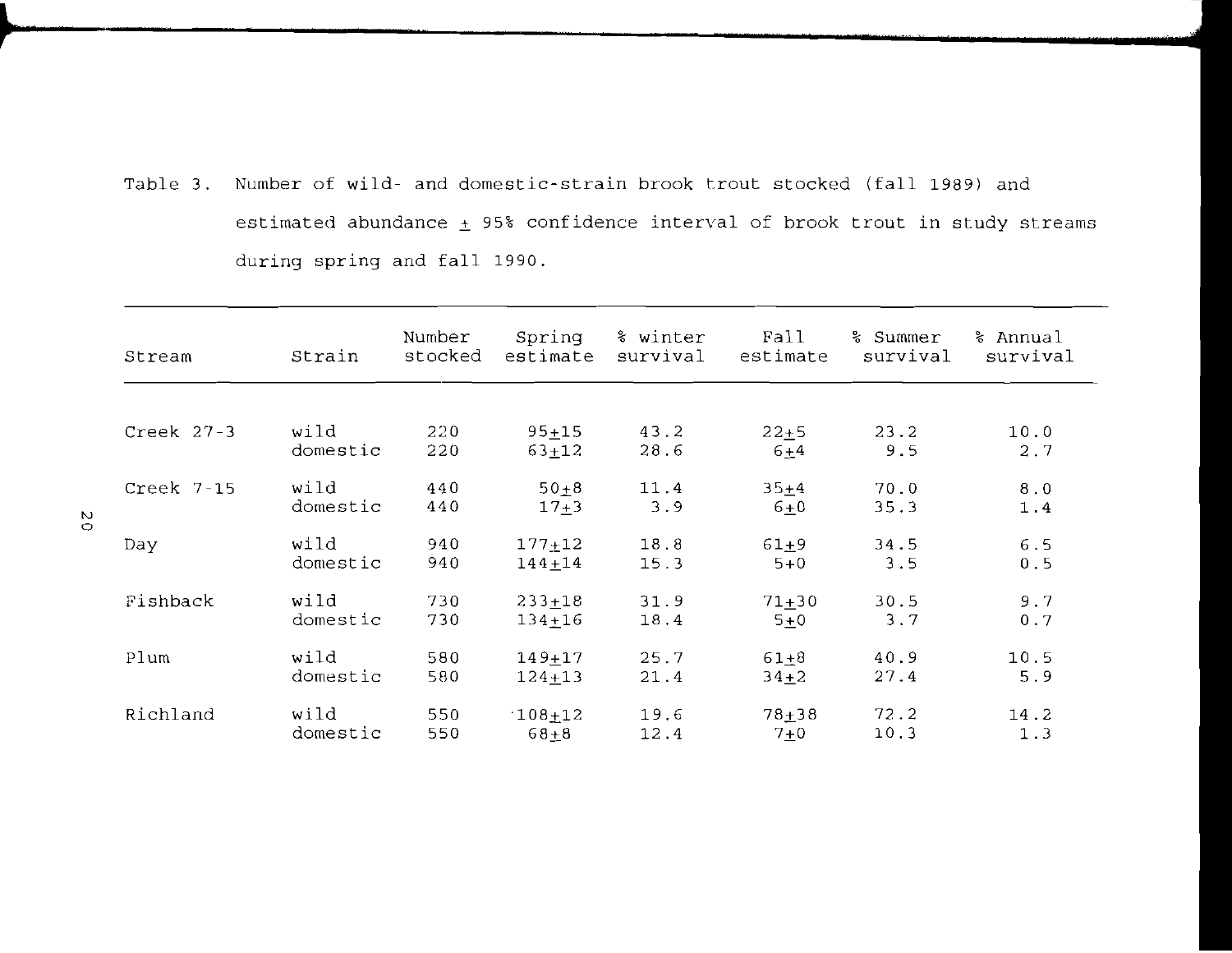| Rush                        | wild     | 180  | $18 + 7$   | 10.0 | $- - -$ <sup>a</sup> |          |      |
|-----------------------------|----------|------|------------|------|----------------------|----------|------|
|                             | domestic | 180  | $13 + 3$   | 7.2  | $- - -$ a            | $\sim -$ |      |
| South Bottom                | wild     | 920  | $101 + 10$ | 11.0 | $38 + 7$             | 37.6     | 4.1  |
|                             | domestic | 920  | $35+4$     | 3.8  | $2 + 0$              | 5.7      | 0.2  |
| Sidie Hollow                | wild     | 140  | $53 + 10$  | 37.9 | $28 + 7$             | 52.8     | 20.0 |
|                             | domestic | 140  | $26 + 2$   | 18.6 | $3 + 0$              | 11.5     | 2.1  |
| streams <sup>b</sup><br>A11 | wild     | 4700 | 984        | 20.9 | 394                  | 40.8     | 8.7  |
|                             | domestic | 4700 | 624        | 13.3 | 68                   | 11.1     | 1.5  |

 $\sim 100$ 

Rush Creek was not sampled during fall 1990. kush creek was not sampled during fuit 1990.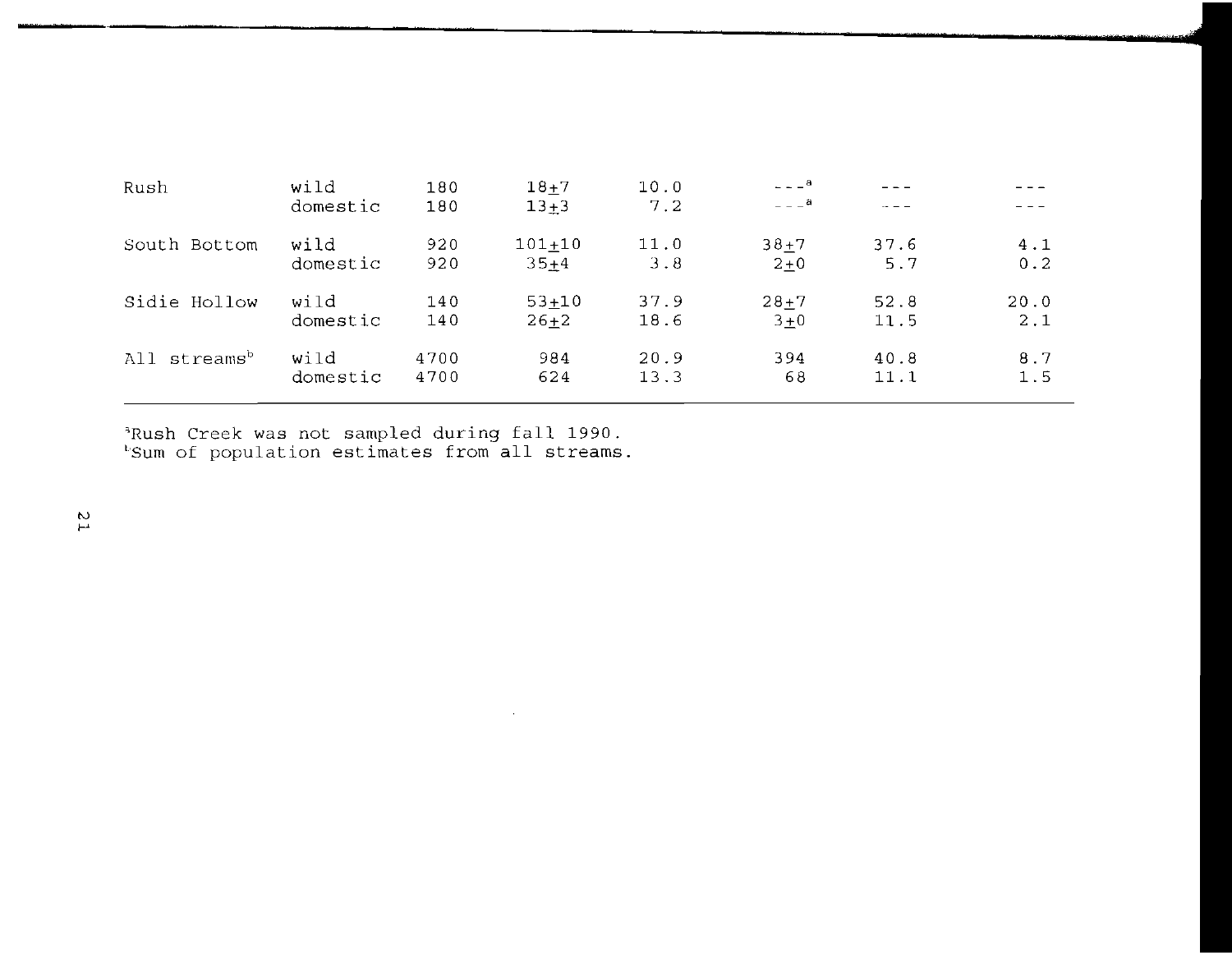(em) of the domestic fish *(x=13.1;* sd=l.l; n=100) was also qreater than the wild fish  $(\bar{x}=11.0; \text{ sd}=1.5; \text{ n}=100)$ . In spring 1990, approximately 7 months after stocking, the mean weight (g) of domestic fish  $(\overline{x}=83; \text{ sd}=40; \text{ n}=550)$  was 250% qreater than that of the wild fish  $(\bar{x}=33; sd=18; n=885;$ Table 4). In fall 1990, approximately one year after stocking, the size difference between the two strains of trout was still great (Table 4). The mean weight (g) of the domestic fish *(x=264;* sd=135; n=66) was 236% greater than that of the wild fish  $(\bar{x}=112; s d=67; n=302)$ .

Differences in size between the two strains of trout reflected differences in growth. The instantaneous growth rate (G) of the domestic brook trout for the interval between fall stocking to spring sampling was significantly greater than that of the wild brook trout in all test streams (PeO.0001, Table 5). However, the instantaneous growth rates of the two strains of brook trout for the interval between spring sampling to fall sampling were not significantly different.

# Condition

In aidition to differences in weight and growth, **differences in condition also existed between the two**  strains of fish. During spring, the condition of the domestic brook trout  $(B=3.28, r^2=0.94, SE=0.04)$  was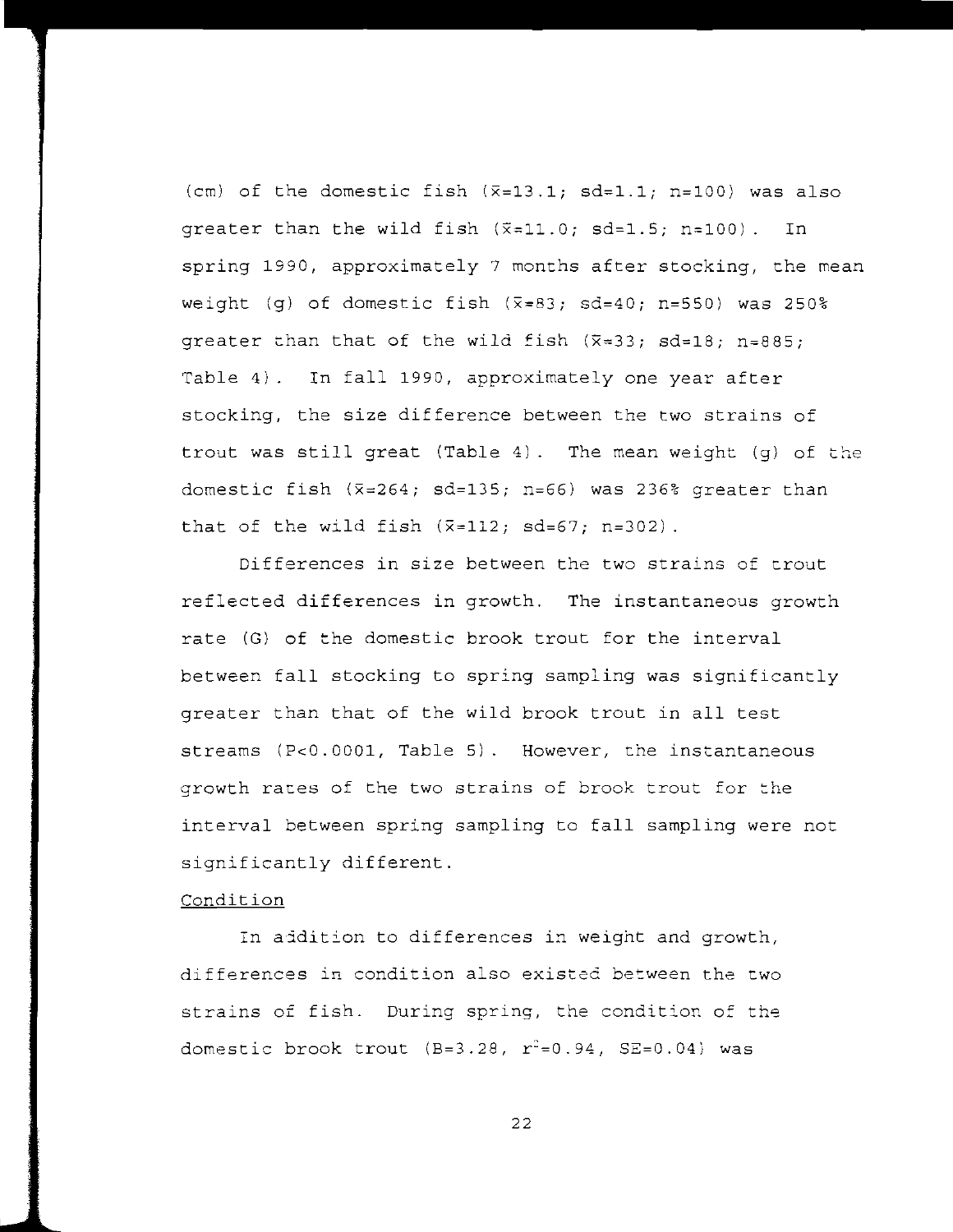Table 4. Mean  $(\pm sd)$  total length, mean  $(\pm sd)$  weight , and sample sizes (N) of stocked wild- and domestic-strain brook trout during spring (April-May) and fall (October-November) 1990.

|            |                  |                                | Spring                       |            | Fall                                                 |                                 |          |  |
|------------|------------------|--------------------------------|------------------------------|------------|------------------------------------------------------|---------------------------------|----------|--|
| Stream     | Strain           | Mean $(\pm sd)$<br>length (cm) | Mean $(+sd)$<br>weight $(q)$ | N          | Mean $(\pm sd)$<br>length (cm)                       | Mean $(\pm sd)$<br>weight $(q)$ | $\,$ N   |  |
| Creek 27-3 | wild<br>domestic | 13.1 (1.7)<br>16.9(1.5)        | 25(10)<br>55<br>(16)         | 75<br>51   | 19.9(1.6)<br>24.3(2.1)                               | 105<br>(27)<br>176<br>(36)      | 19<br>5  |  |
| Creek 7-15 | wild<br>domestic | 16.8(1.8)<br>23.6(2.4)         | 57(21)<br>176<br>(69)        | 43<br>18   | 23.4(2.9)<br>28.4(5.0)                               | 150 (65)<br>298 (182)           | 33<br>-6 |  |
| Day        | wild<br>domestic | 14.1(1.9)<br>17.7(1.7)         | 30(13)<br>67(21)             | 194<br>132 | 18.2(1.8)<br>20.7(1.1)                               | 71(24)<br>(15)<br>99            | 54<br>5  |  |
| Fishback   | wild<br>domestic | 13.0(1.9)<br>17.3(1.7)         | 22(11)<br>56(20)             | 208<br>111 | 18.6(1.9)<br>23.3(2.0)                               | 76(24)<br>135(39)               | 43<br>5  |  |
| Plum       | wild<br>domestic | 16.7(1.8)<br>21.5(1.4)         | 51(16)<br>120(25)            | 124<br>108 | 25.0(2.8)<br>30.1 (3.1)                              | 211(67)<br>360(86)              | 54<br>33 |  |
| Richland   | wild<br>domestic | 16.6(1.9)<br>21.1 (1.5)        | 48(18)<br>112(29)            | 94<br>61   | 19.9(2.4)<br>24.9(2.3)                               | 78 (32)<br>152 (53)             | 42<br>7  |  |
| Rush       | wild<br>domestic | 16.0 (2.2)<br>20.4(1.7)        | 47(21)<br>93<br>(25)         | 12<br>11   | $- - - - -$ <sup>a</sup><br>$- - - - -$ <sup>d</sup> |                                 | ÷        |  |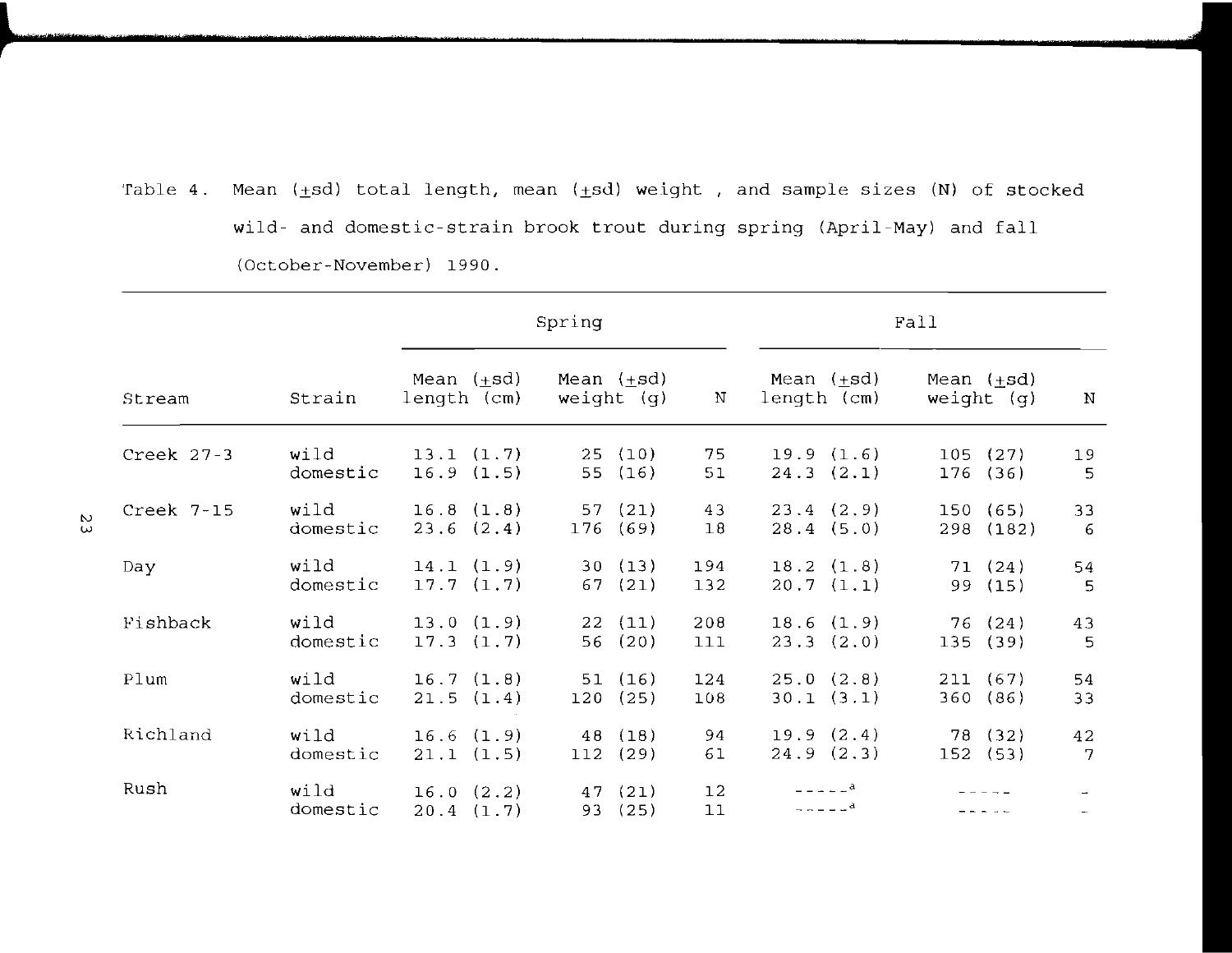| South Bottom             | wild<br>domestic | 13.5(1.8)<br>18.2(1.2) |       | 26(12)<br>70(18)  | 90.<br>33  |           | 19.2(3.1)<br>24.4(2.2) | 86 (42)<br>167(21)    | 33<br>$\overline{c}$          |
|--------------------------|------------------|------------------------|-------|-------------------|------------|-----------|------------------------|-----------------------|-------------------------------|
| Sidie Hollow             | wild<br>domestic | 12.6(1.5)<br>17.2(1.3) | 21(8) | 64 (14)           | 45<br>25   | 20.7(1.4) | 20.5(1.0)              | 97(23)<br>111(15)     | 24<br>$\overline{\mathbf{3}}$ |
| All streams <sup>h</sup> | wild<br>domestic | 14.4(2.4)<br>18.9(2.6) |       | 33(18)<br>83 (40) | 885<br>550 | 27.1(4.5) | 20.7(3.4)              | 112 (67)<br>264 (135) | 302<br>66                     |

<sup>a</sup>Rush Creek was not  $^{\rm b}$ Sum of growth data sampled during fall sampled during fa<br>from all streams. 1990.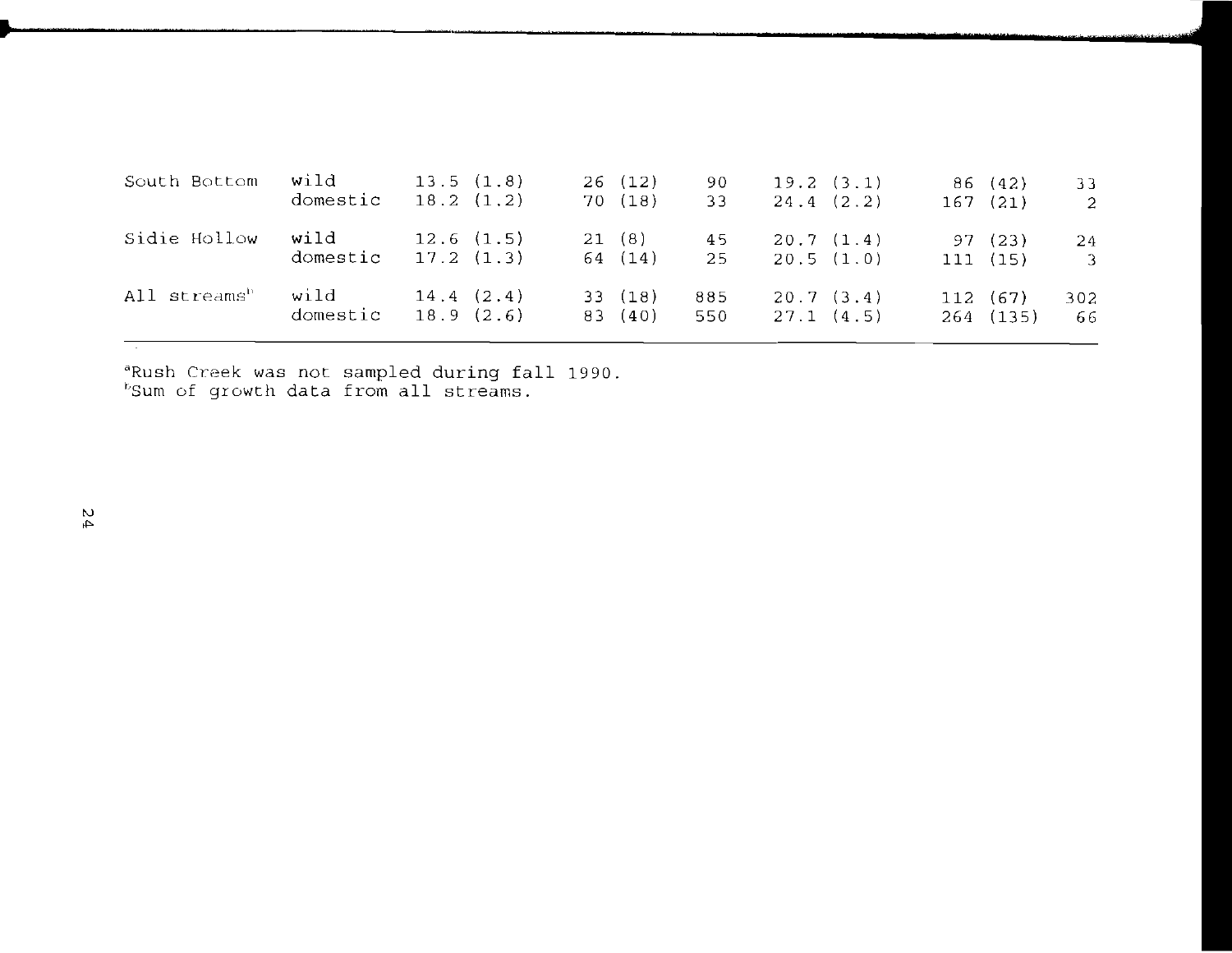| Table 5. Daily instantaneous growth rates (G) of the wild- |
|------------------------------------------------------------|
| and domestic-strain brook trout.                           |

دى بىرە بەرەت ئەرەپ كەنتىك كەنتىك ئەرەپ بىرى ئاردىسى ئەرەپ ئەسىسى ئەمەملىك ئەرەپ كەنتىك ئەرەپ كەنتىك ئەرەپ كەن

|               |        | Winter   | Summer      |          |  |  |
|---------------|--------|----------|-------------|----------|--|--|
| Stream        | wild   | domestic | wild        | domestic |  |  |
| Creek 27-3    | 0.0026 | 0.0045   | 0.0089      | 0.0072   |  |  |
| $Create 7-15$ | 0.0057 | 0.0085   | 0.0060      | 0.0033   |  |  |
| Day           | 0.0031 | 0.0049   | 0.0056      | 0.0025   |  |  |
| Fishback      | 0.0019 | 0.0046   | 0.0071      | 0.0050   |  |  |
| Plum          | 0.0055 | 0.0074   | 0.0088      | 0.0068   |  |  |
| Richland      | 0.0049 | 0.0067   | 0.0032      | 0.0020   |  |  |
| Rush          | 0.0049 | 0.0066   | $- - - -$ a | $    a$  |  |  |
| South Bottom  | 0.0026 | 0.0053   | 0.0080      | 0.0058   |  |  |
| Sidie Hollow  | 0.0016 | 0.0050   | 0.0086      | 0.0031   |  |  |

aRush Creek was not sampled during fall 1990.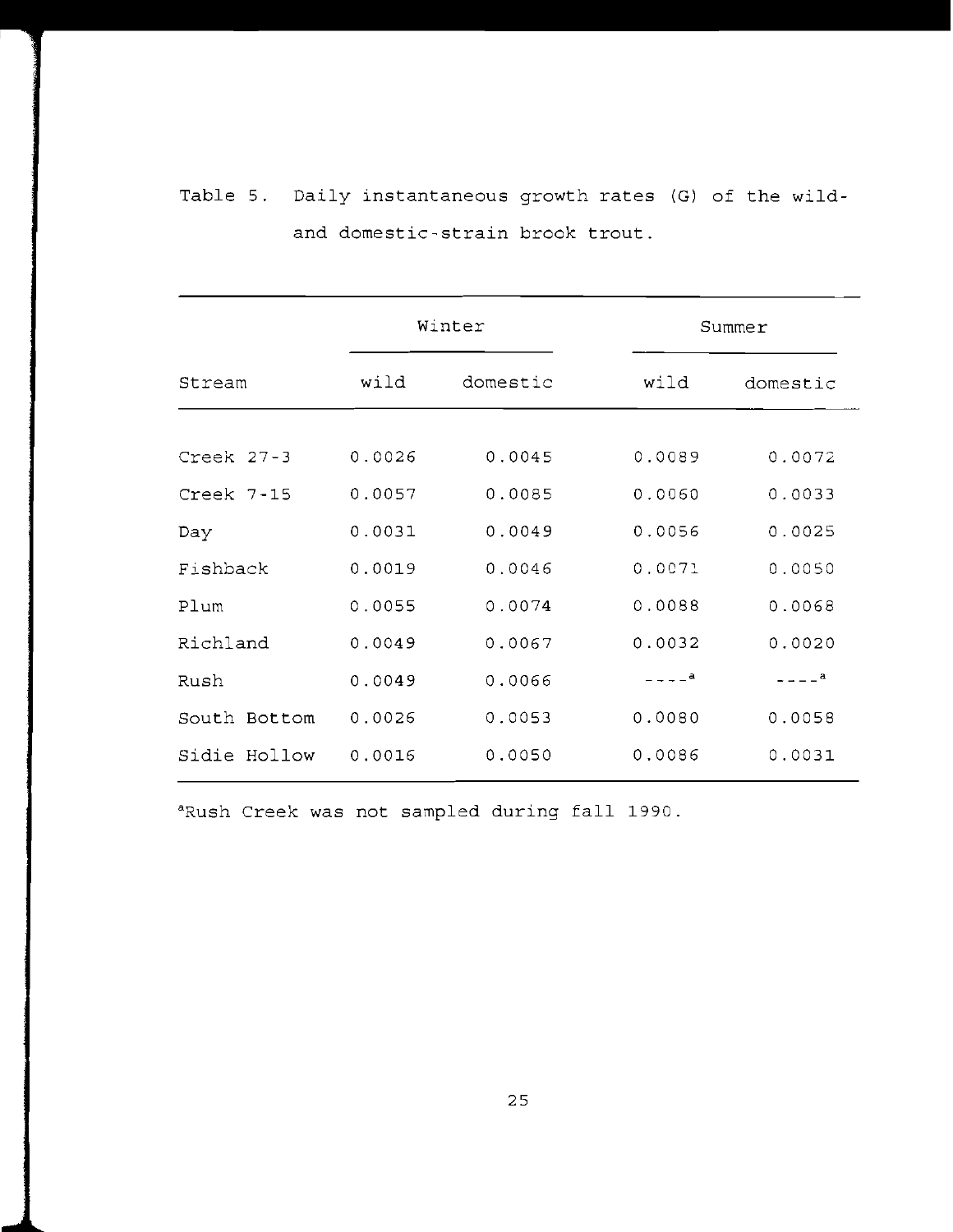significantly greater (F=20.86, P<O.OOOl) than that of the wild brook trout  $(B=3.09, r^2=0.95, SE=0.02)$ . However, during the fall sampling period, the condition of the two strains of brook trout were not significantly different (domestic: B=3.18,  $r^2=0.92$ , SE=0.12; wild: B=3.19,  $r^2=0.92$ ,  $SE=0.05$ ).

The condition of the two strains of fish changed between sampling intervals. The condition of domestic brook trout decreased significantly from spring to fall (F=9.14, P<O.OOl); the condition of wild brook trout increased significantly from spring to fall (F=11.36, P<0.001).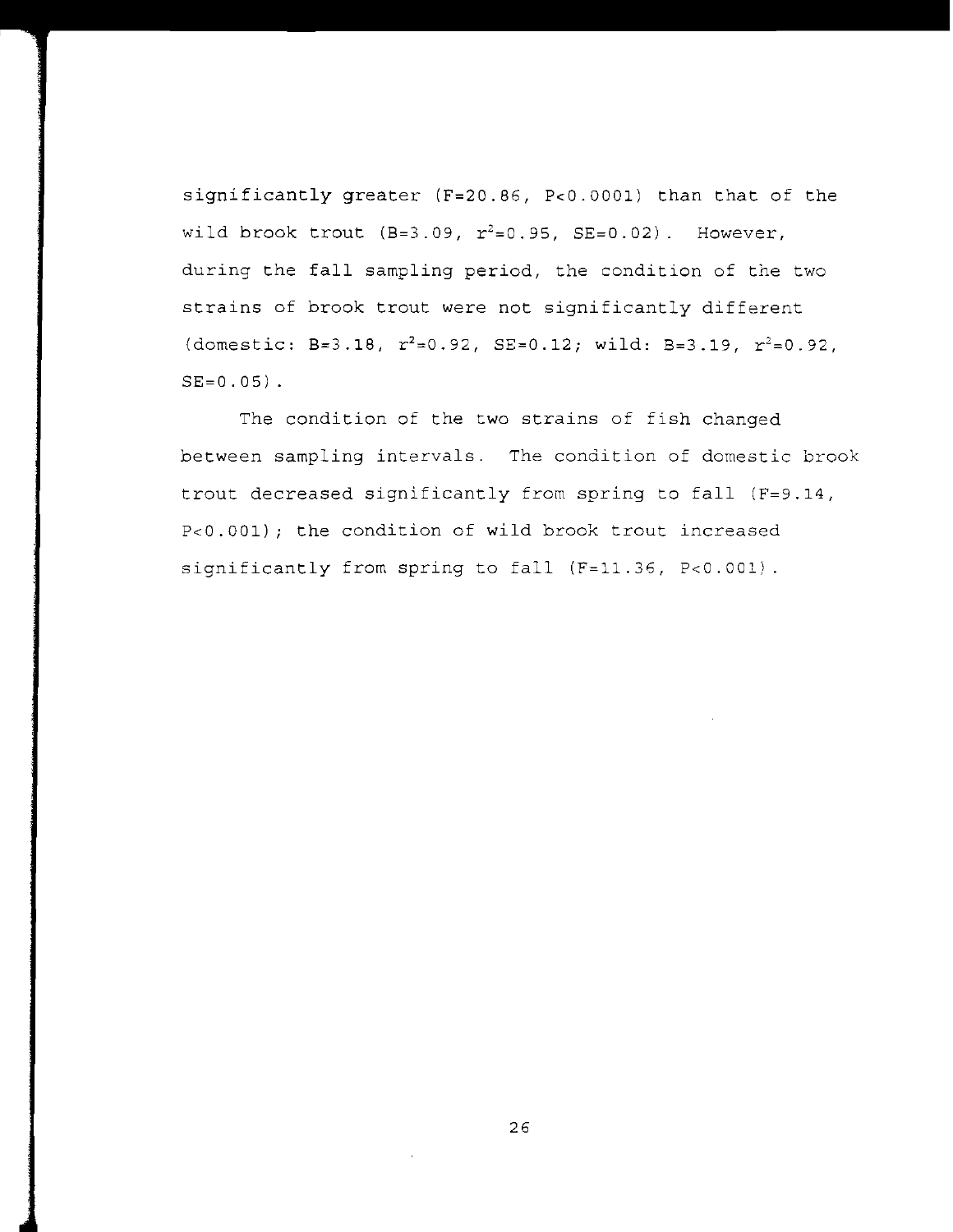### **DISCUSSION**

# Survival

wild brook trout had greater winter and summer survival than domestic brook trout in all nine streams. These results are similar to those in studies by Greene (1952) FlicK and Webster (1964, 1976), Mason et al. (1967), Webster and Flick (1981), Fraser (1981), and Lachance and Magnan (1990). Several hypotheses may explain the observed<br>patterns in survival, including: differences in cult patterns in survival, including: differences in culture methods, size differences between the two strains of fish at stocking, physiological tolerance to environmental conditions, ability to compete for food, and mortality due to angling and predators.

Differences in survival between strains were not likely due to differences in culture methods. Webster and Flick (1981) found that wild strains of brook trout reared in a hatchery had greater survival than domestic strains of brook trout reared in a natural environment; differences in survival were probably genetically based. Mason et al. (1967) found no significant difference in survival between wild strains of brook trout that had been reared in a hatchery and those reared in a natural environment.

Differences in survival between the two strains of brook trout probably were not due to the size of the fish at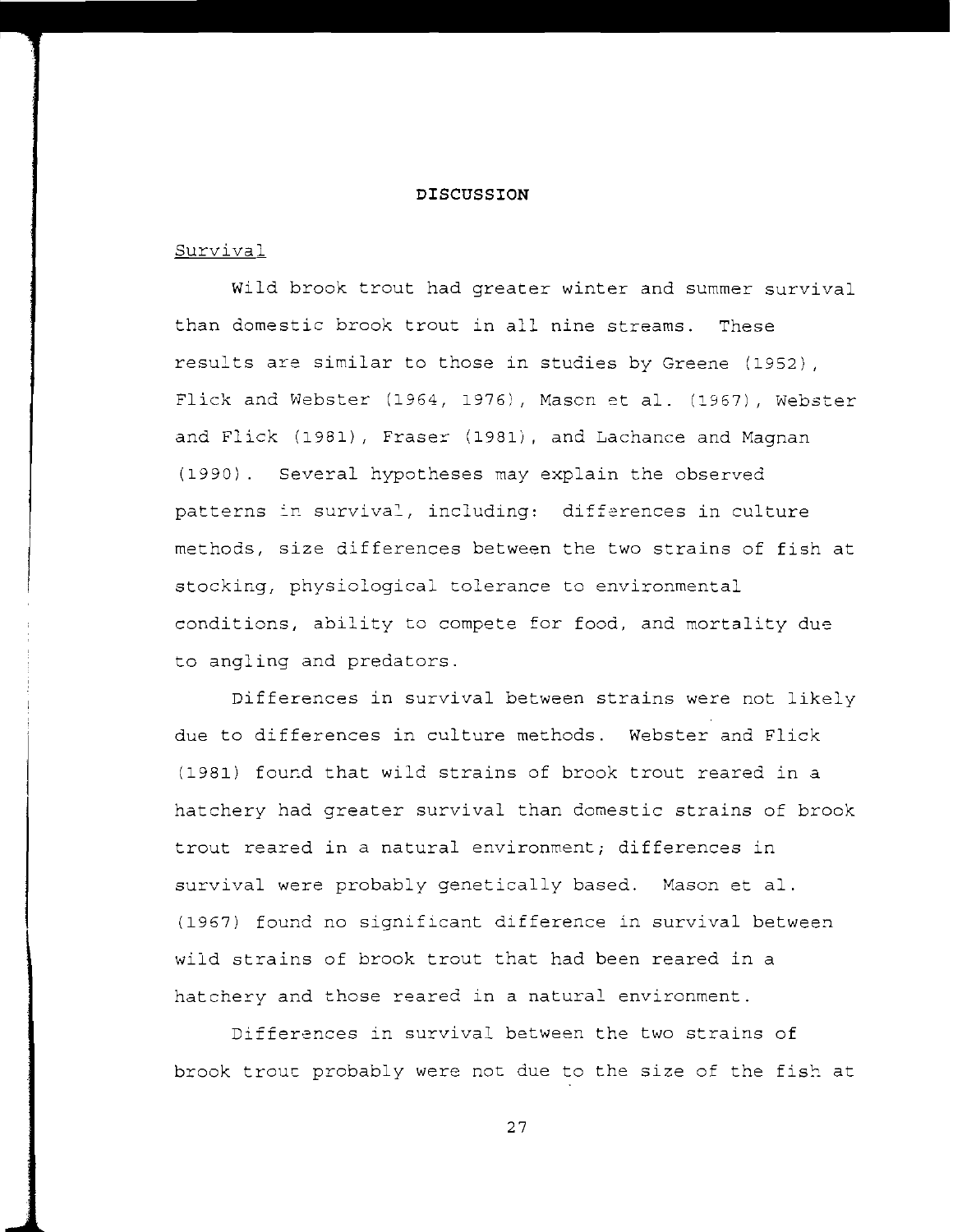stocking. If initial size had a significant effect on survival, then domestic trout, which were larger at stocking than the wild fish, would have been expected to have the highest survival. Other studies of brook trout (Flick and Webster 1976; Fraser 1981; Lachance and Magnan 1990) corroborate my findings that wild brook trout survived better than domestic brook trout, even though wild fish were smaller than domestic fish at stocking.

Physiologically, wild trout may tolerate stress and environmental conditions better than domestic fish. Phillips et al. (1957) found that the chemical composition of a wild strain of brook trout was superior to that of a domestic strain of brook trout. For example, the tissue of wild fish contained more protein, ash, and iodine, and less fat and water than domestic fish. Vincent (1960) reported that wild brook trout demonstrated greater stamina, and could endure higher water temperatures and greater metabolite concentrations than domestic brook trout.

Some studies have suggested that high mortality of domestic salmonids may be due to inefficient feeding and subsequent starvation (Miller 1952; Ersbak and Haase 1983) However, in my study, domestic fish had greater winter growth rates than wild fish, suggesting that starvation did not significantly contribute to winter mortality of domestic fish.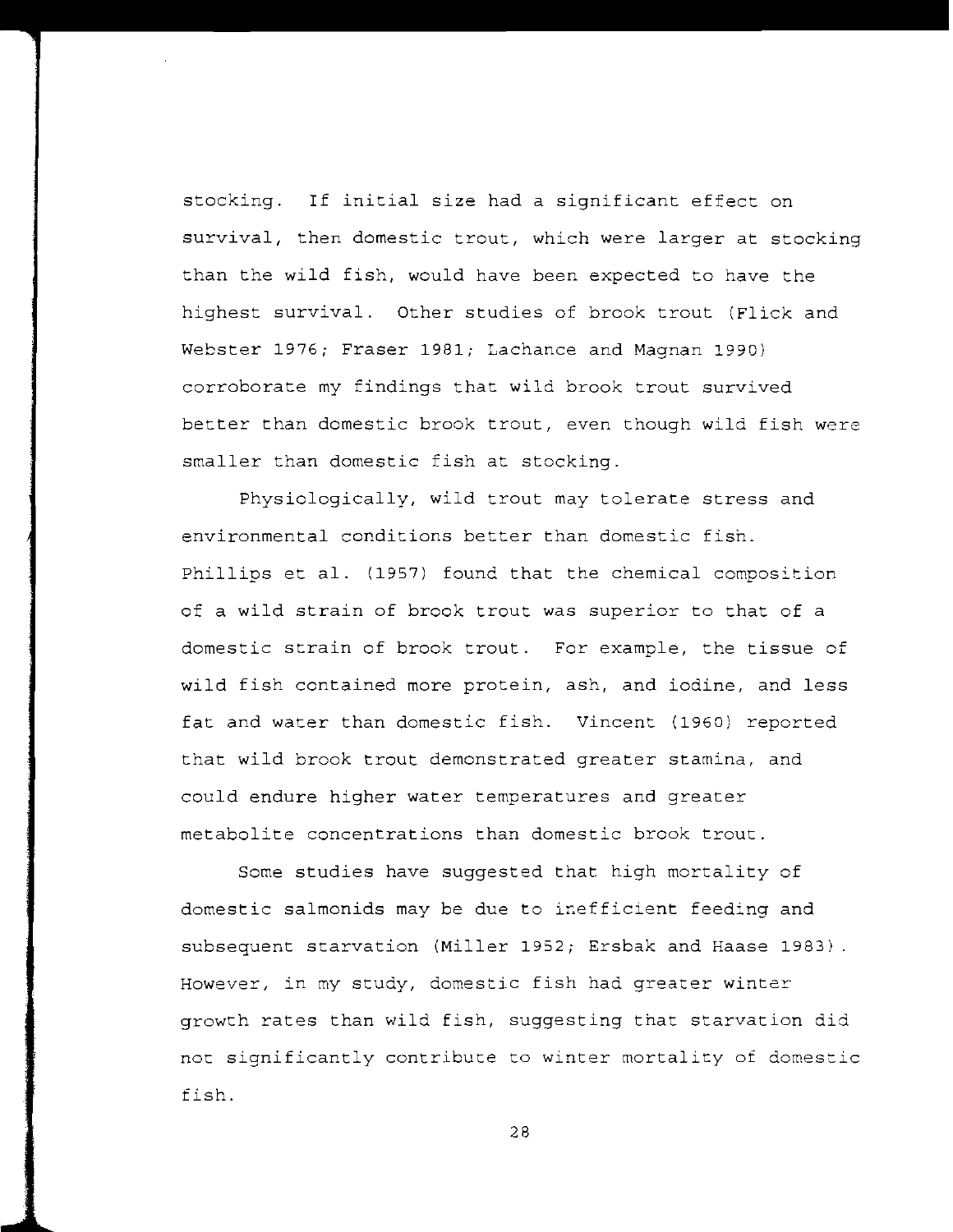Because brook trout are highly vulnerable to angling, fishing mortality is a major factor that affects their overall survival (Cooper 1952; Alexander and Shetter 1969) Domestic fish may be more susceptible to anglers and ccnsequently have greater angling mortality than wild fish. For example, Dwyer and piper (1984) found that two strains of domesticated rainbow trout were much more susceptible to angling than wild strains. Similarly, Dwyer (1990) found that susceptibility to angling among strains of cutthroat trout was directly related to the degree of domestication. Flick and Webster (1962) reported that domestic brook trout in an Adirondack pond were more vulnerable to fly-fishing than wild strains, even though all fish were approximately the same length. During the first summer following stocking, over 30% of the domesticated fish were removed by fly-fishing; only 12% of the fish from the two wild stocks were removed. Mason et al. (1967) conducted a creel survey on two southern Wisconsin streams that had been stocked with wild and domestic strains of brook trout. They found that, during the first month of the fishing season, the harvest of domescic fish was 13.9 to 26.2% of the populaticn but that harvest of wild fish was only 0.2 to 1.2%.

Angling was probably not a significant source of mortality in this study. The fishing season was closed from October 1 to April 30 each year; hence angling was not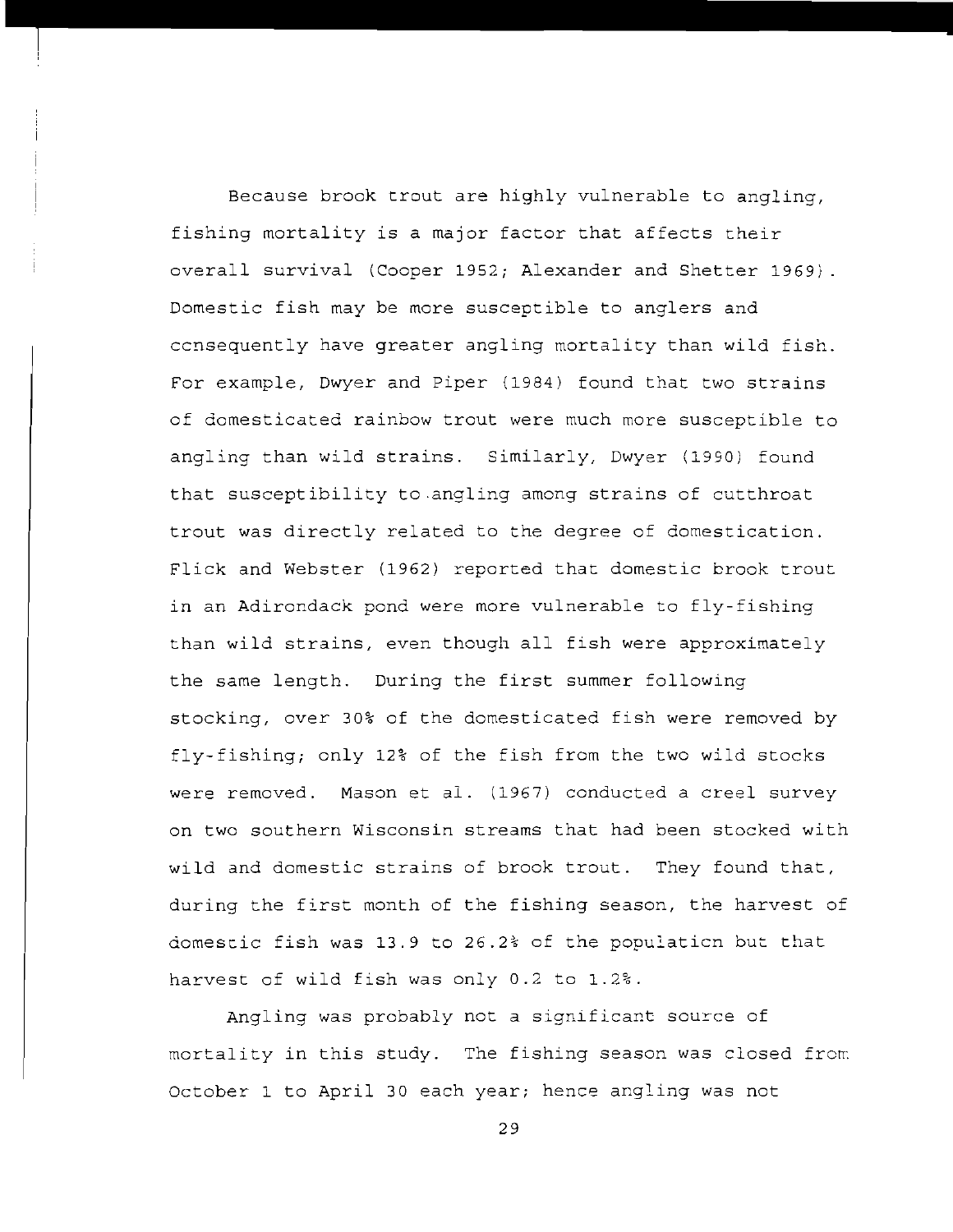responsible for winter mortality. Because of severe drought during 1989, catch-and-release fishing was allowed from May 1 to September 30, 1990 with artificial lures only\_ Consequently, even if differential vulnerability to angling occurred between strains, these fishing regulations probably minimized its effect on fish mortality.

Differences in mortality between strains may have been due to behaviors that could have made the domestic brook trout more vulnerable than wild fish to predation. Vincent (1960) found that domestic trout showed little avoidance of humans in the laboratory and oriented at the surface of the water column, whereas wild trout sought cover near the bottom of the rearing trough. I observed similar behavior in the field when the fish were stocked into the streams. Upon release into the streams, domestic trout swam near the surface of the water for several minutes, but wild trout quickly sought cover and disappeared from sighc. A continuation of this behavior would render domestic brook trout more susceptible than wild brook trout to avian predation. Predation by great blue heron *(Ardea herodias)*  on trout during this study was probab:y substancia:. During spring sampling, I observed great blue herons at all nine streams. Several of the stocked brook trout that I captured had large dorsal wounds--probably the result of attacks by avian predators. During the spring, 11 domestic and 3 wild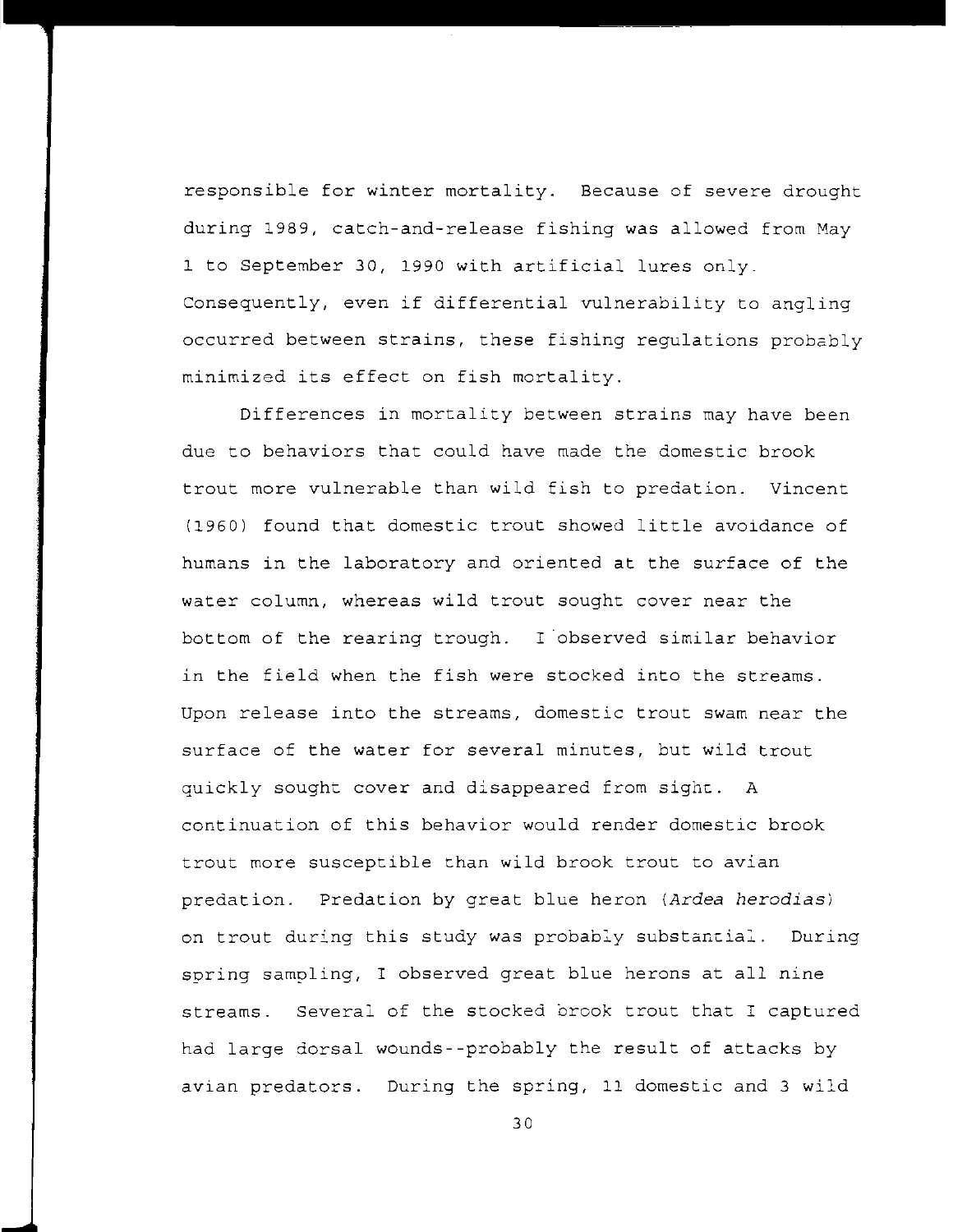brook trout were observed with dorsal wounds. During the fall, 6 domestic and 0 wild brook trout were observed with dorsal wounds. This suggests that the domestic brook trout may have been more vulnerable to avian predation than the wild brook trout.

## Growth

The condition of the domestic brook trout decreased and the condition of the wild brook trout increased during summer 1990. Ersback and Haase (1983) similarly found that the condition of domestic brook trout declined after stocking, whereas the condition of resident wild trout remained constant.

Domestic brook trout were larger at stocking and throughout this one year study and also had a greater winter instantaneous growth rate than the wild trout. Summer instantaneous growth rates were not significantly different between the two strains. My results are similar to other studies that compare growth between wild and domestic brook trout. For example, Flick and Webster (1964) found that domestic brook trout remained larger than wild brook trout throughout the first year after stocking in ponds. In a similar study, Flick and Webster (1976) found that domestic **brook trout consistently reached maximum size a year earlier**  than wild brook trout. Lachance and Magnan (1990) reported that following stocking in Quebec lakes, domestic brook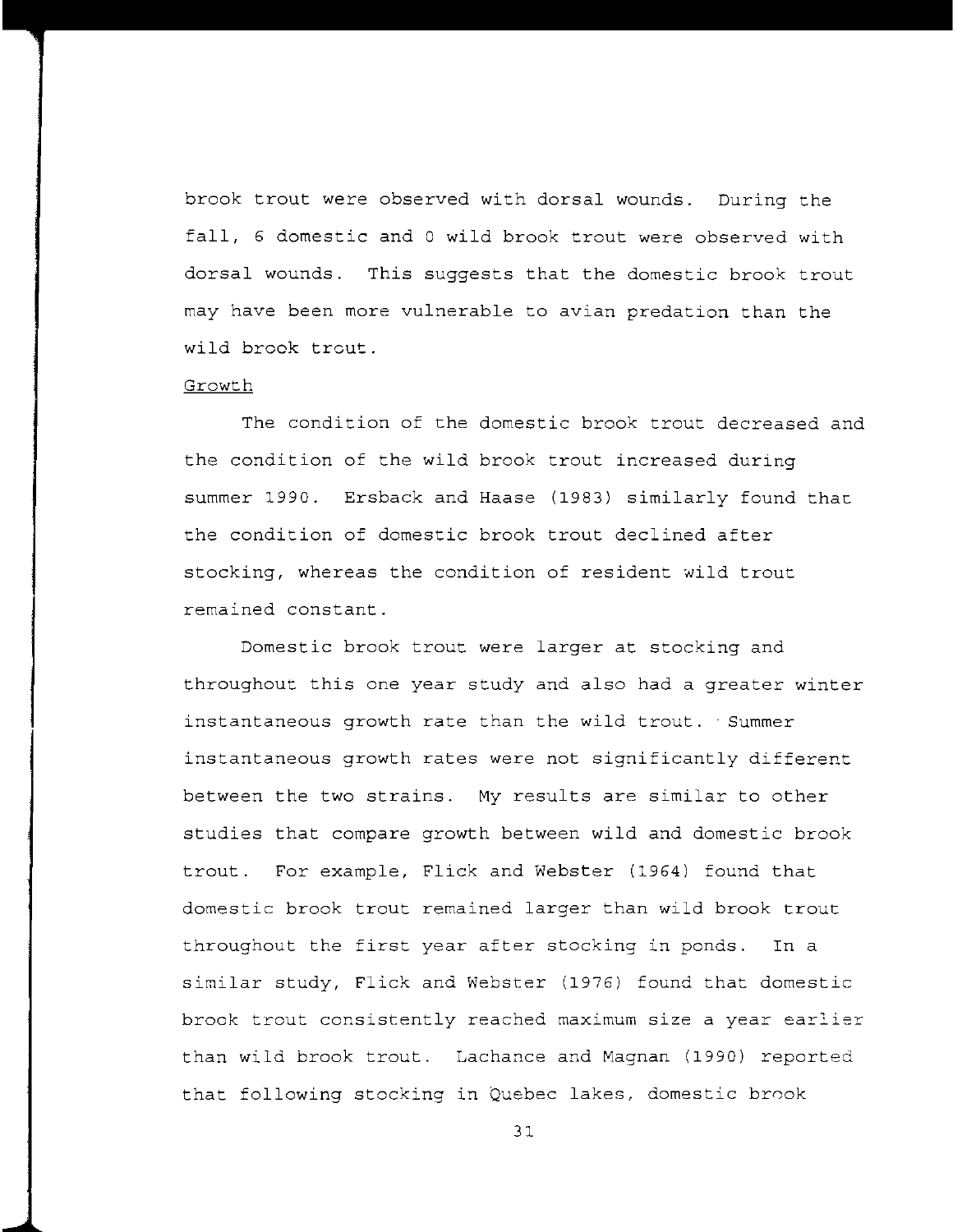trout remained larger than wild brook trout throughout the two-year period of the study.

Measured growth rates of trout in the wild are biased by fishing and natural mortality because only individuals still alive at the time of sampling are used to estimate growth. Great fishing pressure and natural mortality that selectively remove large fish would probably reduce the apparent growth differences between two strains of trout. Consequently, the best estimates of growth would be derived from populations protected from angling and with low levels of natural mortality.

The data in this study demonstrate a positive relationship between growth and condition. The domestic brook trout had a significantly greater winter growth rate than the wild fish and also had significantly greater condition during the spring. Summer instantaneous growth rates and condition were not significantly different between the two strains.

In conclusion, wild brook trout had greater winter and summer survival than domestic brook troue. Domestic brook trout had greater winter growth; summer growth rates were not significantly different between the two strains. Domestic brook trout had greater condition during the spring; condition was not significantly different between the two strains during the fall. The condition of the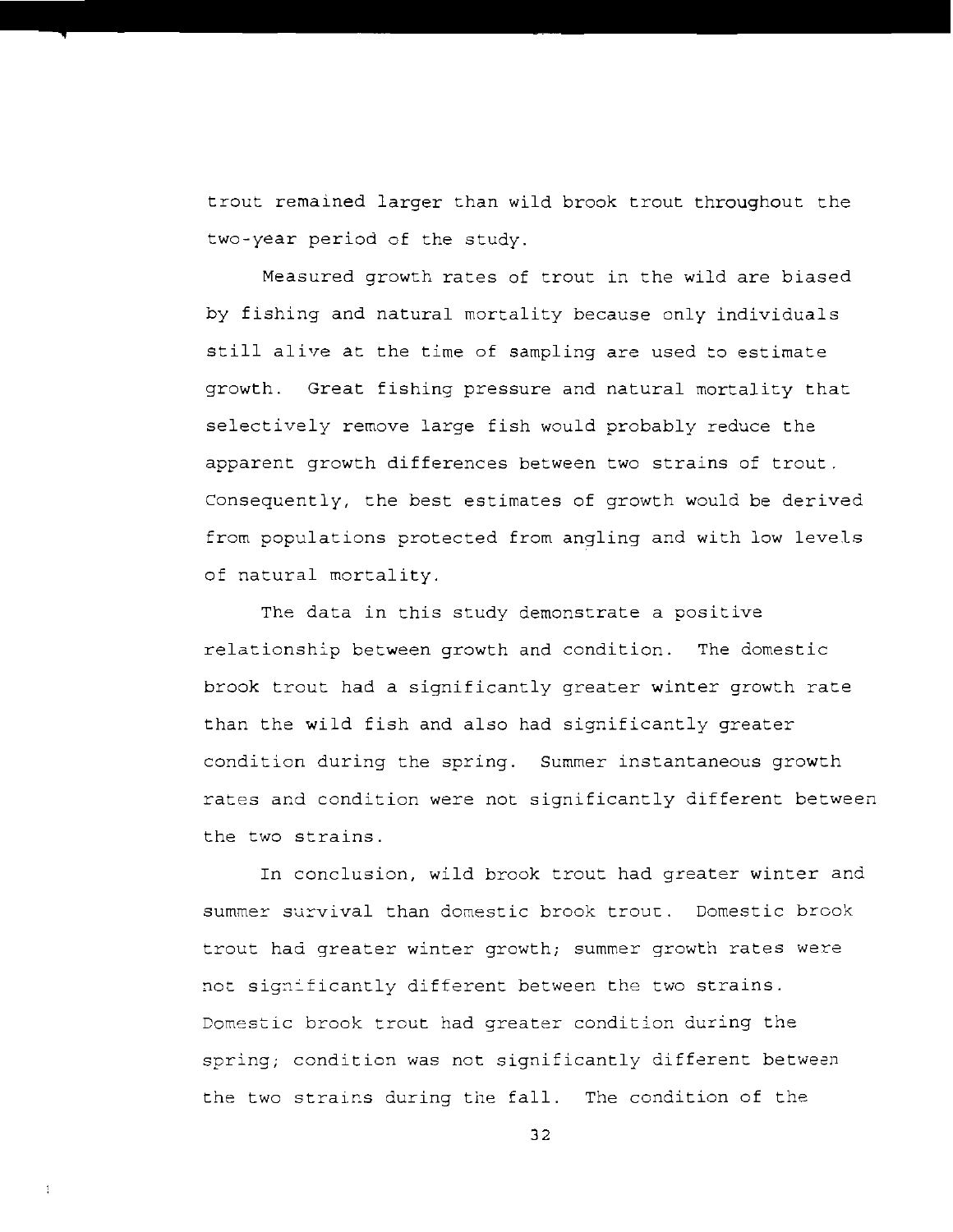domestic brook trout decreased significantly from spring to fall; condition of the wild brook trout increased significantly during the same period. Differences in survival were probably due to predation and not to competition.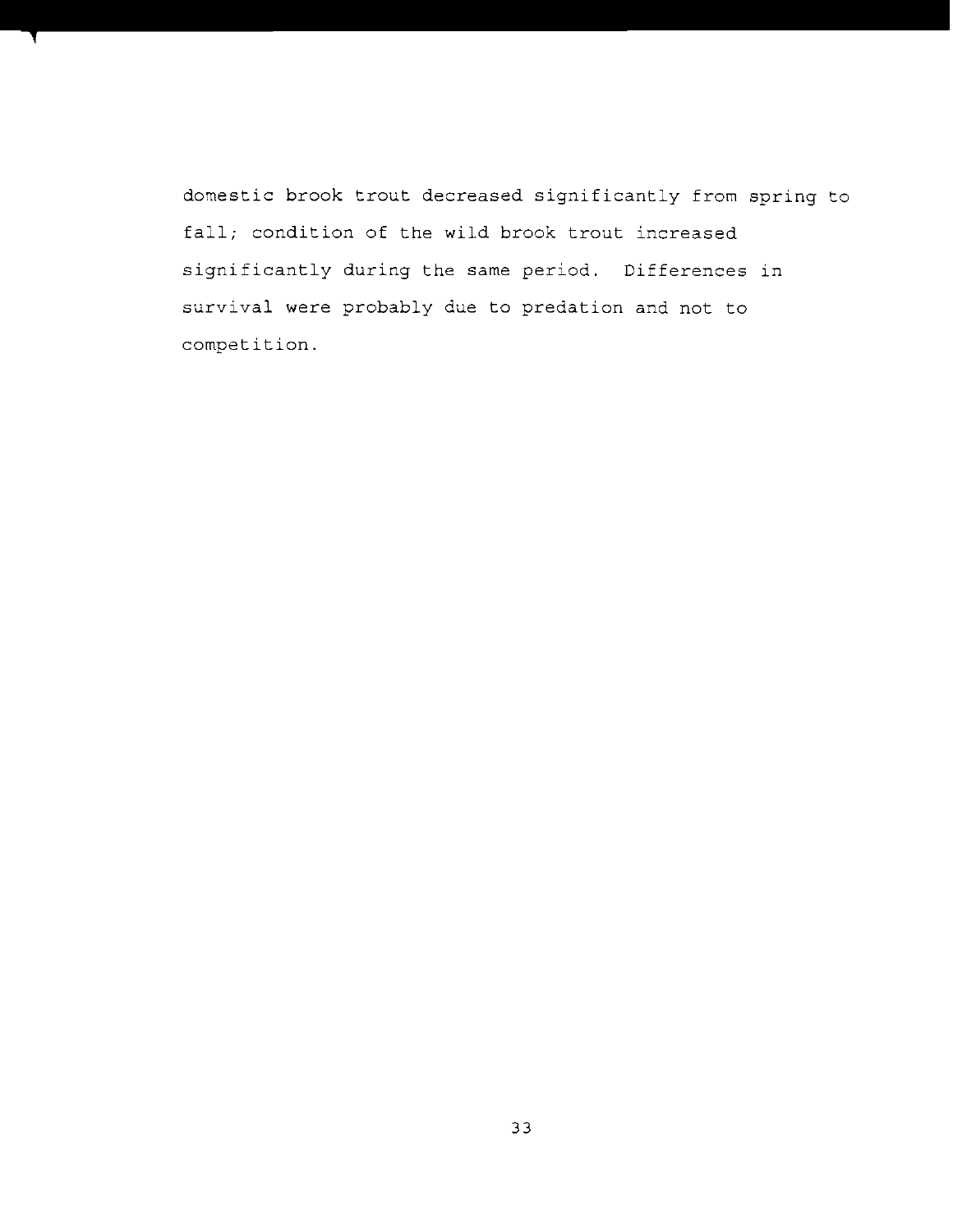## **MANAGEMENT IMPLICATIONS**

This study suggests that wild brook trout should be stocked in southwest Wisconsin streams when long-term survival of the fish is important. These results also reinforce the importance of maintaining genetic heterogeneity within domestic salmonid stocks. Any type of selection, either intentional or inadvertenc, can greatly accelerate the loss of genetic variability and result in strains unsuitable for survival in the wild (Allendorf and Phelps 1980). Ryman and Stahl (1980) suggested that continued surveillance of the genetic composition of domesticated stocks should be done through electrophoretic analysis. This would allow fish culturists to detect inadvertent reductions in genetic variability within the stock. Allendorf and Phelps (1980) recommended that genetic material from local wild stocks should be periodically introduced into domesticated strains to help preserve genetic variability. Interstrain hybrid brook trout of wild x domestic crosses have survival rates either equivalent to F] wild strains (Fraser 1981; Webster and Flick 1981) or intermediate to wild and domestic strains (Mason et al. 1967; Lachance and Magnan 1990) .

Rather than stocking domestic fish, the reestablishment of self-sustaining trout populations might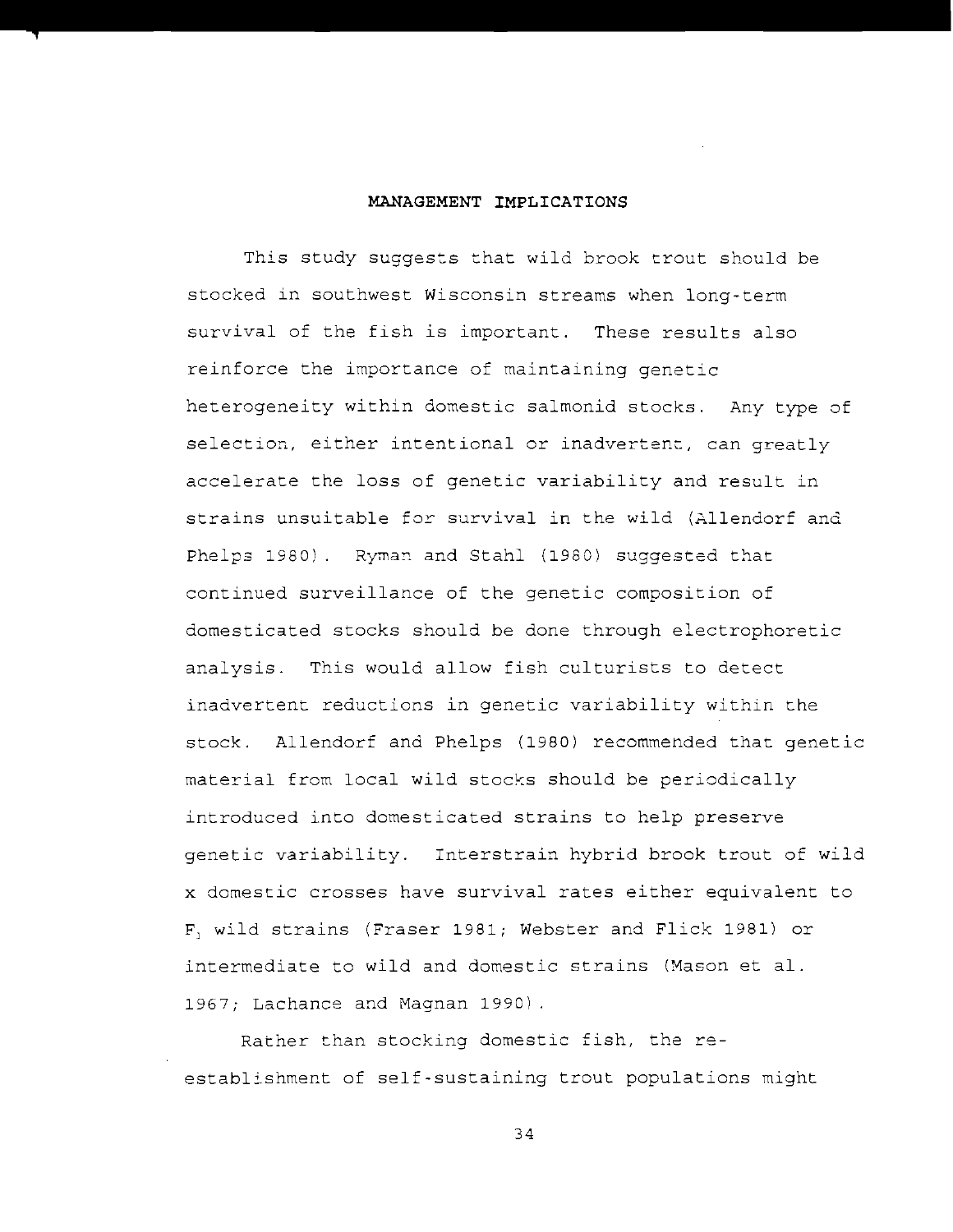also be accomplished through the transfer of fish from local streams with large standing stocks of adult wild trout. This method has the advantage of relying on locally-adapted gene pools (Krueger et al. 1981). Adult wild trout could also be used, as in this study, to obtain F, wild fish, which could be raised in the hatchery prior to stocking. Through the use of automatic feeding systems, many of the problems of raising wild trout in a hatchery can be avoided, and the amount of work can be greatly reduced. This approach also provides a good opportunity for local conservation and sportsman's groups to work together with state management agencies in the rearing of trout in small local hatcheries.

 $\frac{1}{2}$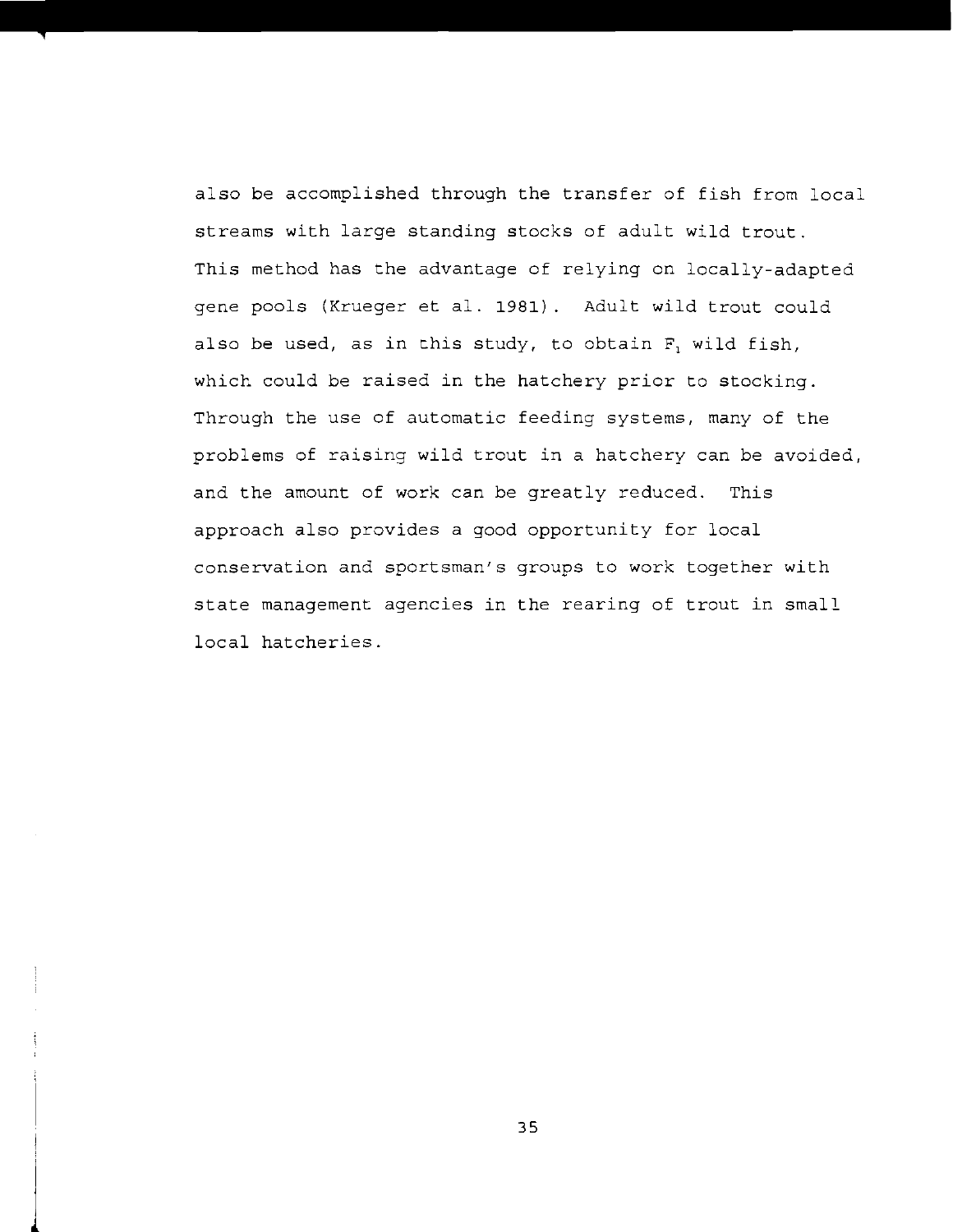#### **LITERATURE CITED**

- Alexander, G. R., and D. S. Shetter. 1969. Trout production and angling success from matched plantings of brook trout and rainbow trout in East Fish Lake, Michigan. Journal of Wildlife Management 33:682-692.
- Allendorf, F. W., and S. R. Phelps. 1980. Loss of genetic variation in a hatchery stock of cutthroat trout. Transactions of the American Fisheries Society 109:537-543.
- Allendorf, F. W., and F. M. Utter. 1979. Population genetics. Pages 407-454 In Hoar, W.S., D. J. Randall, and J. R. Brett (eds.). Fish Physiology. Volume 8. Academic Press, New York, N.Y.
- Brauhn, J. L., and H. Kincaid. 1982. Survival, growth, and catchability of rainbow trout of four strains. North American Journal of Fisheries Management 2:1-10.
- Callen, K. T. 1983. The genetic effect of stocking and population structure of brook trout *\Salvelinus fontinalis)* in the Beef River. M.S. Thesis. University of Wisconsin-La Crosse, La Crosse, Wisconsin. 71 p.
- Claggett, L. E., and T. R. Dehring. 1984. Wisconsin salmonid strain catalog. Bureau of Fish Management, Wisconsin Deptarment of Natural Resources. Administrative Report No. 19.
- Cone, R. S. 1989. The need to reconsider the use of condition indices in fisheries science. Transactions of the American Fisheries Society 118:510-514.
- Cooper, E. L. 1952. Rate of exploitation of wild eastern brook trout and brown trout populations in the Pigeon River, Otsego County, Michigan. Transactions of the American Fisheries Society 81:224-234.
- Donaldson, L. R., and P. R. Olson. 1955. Development of rainbow trout brood stock by selective breeding. Transactions of the American Fisheries Society 85:93-101.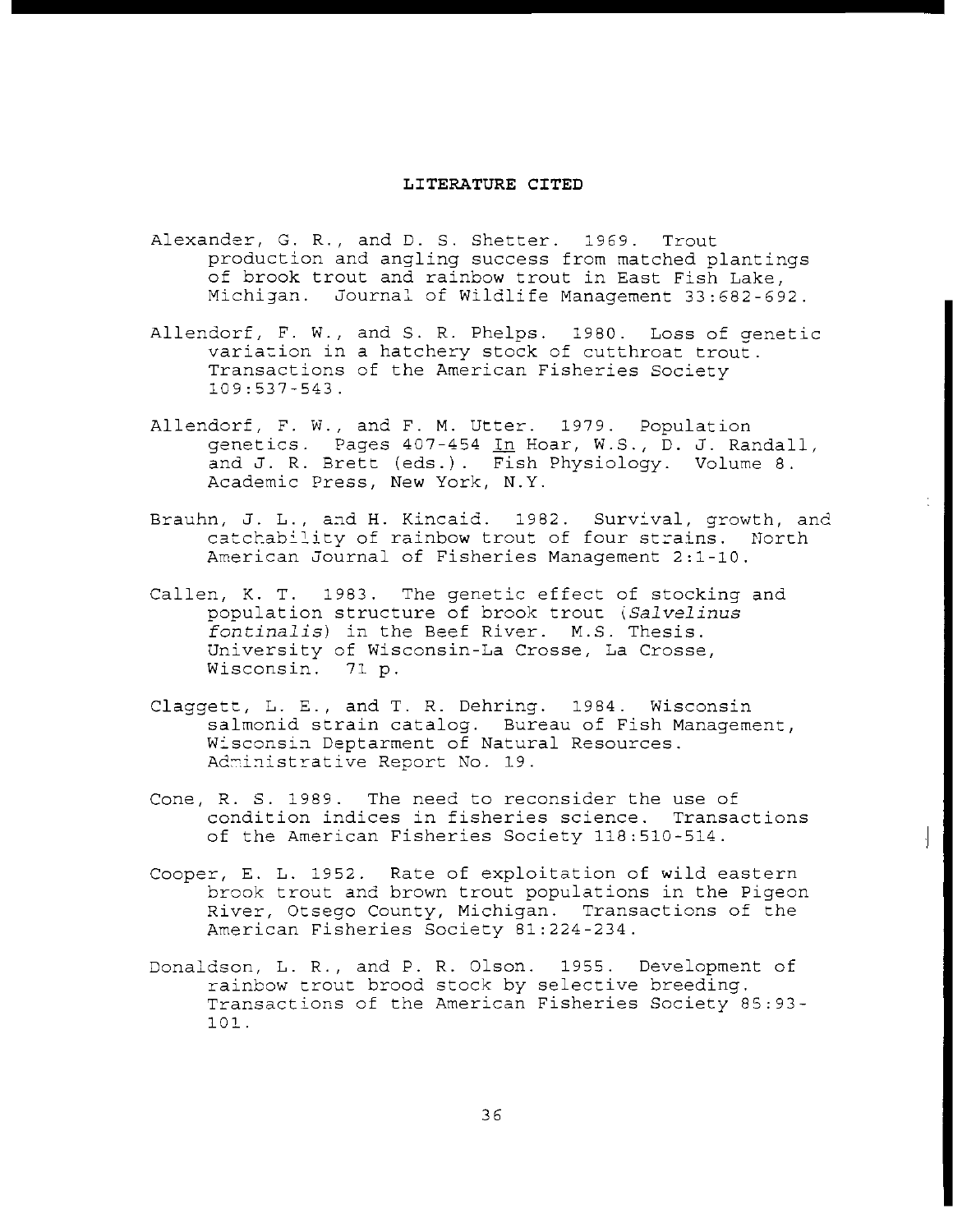- Dwyer, W. P. 1990. Catchability of three strains of cutthroat trout. North American Journal of Fisheries Management 10:458-461.
- Dwyer, W. P., and R. G. Piper. 1984. Three-year hatchery and field evaluation of four strains of rainbow trout. North American Journal of Fisheries Management 4:216 221.
- Ersbak, K., and B. L. Haase. 1983. Nutritional deprivation after stocking as a possible mechanism leading to mortality in stream-stocked brook trout. North American Journal of Fisheries Management 3:142-151.
- Flick, W. A., and D. A. Webster. 1962. Problems in sampling wild and domestic stocks of brook trout (Salvelinus fontinalis). Transactions of the American Fisheries Society 91:140-144.
- Flick, W. A., and D. A. Webster. 1964. Comparative first year survival and production in wild and domestic strains of brook trout, *Salvelinus* fontinalis. Transactions of the American Fisheries Society 93:58-69.
- Flick, W. A., and D. A. Webster. 1976. Production of wild, domestic, and interstrain hybrids of brook trout *(Salvelinus fontinalis)* in natural ponds. Journal of Fisheries Research Board of Canada 33:1525-1539.
- Fraser, J. M. 1981. Comparative survival and growth of planted wild, hybrid, and domestic strains of brook trout *(Salvelinus fontinalisl* in Ontario lakes. Canadian Journal of Fisheries and Aquatic Sciences 38:1672-1684.
- Fraser, J. M. 1989. Establishment of reproducing populations of brook trout after stocking of interstrain hybrids in precambrain shield lakes. North American Journal of Fisheries Management 9:352-363.
- Gall, G. E. 1975. Genetics of reproduction in domesticated rainbow trout. Journal of Animal Science 40:19-28.
- Gjedrem, T. 1976. Possibilities for genetic improvement in salmonids. Journal of the Fisheries Research Board of Canada 33:1094-1099.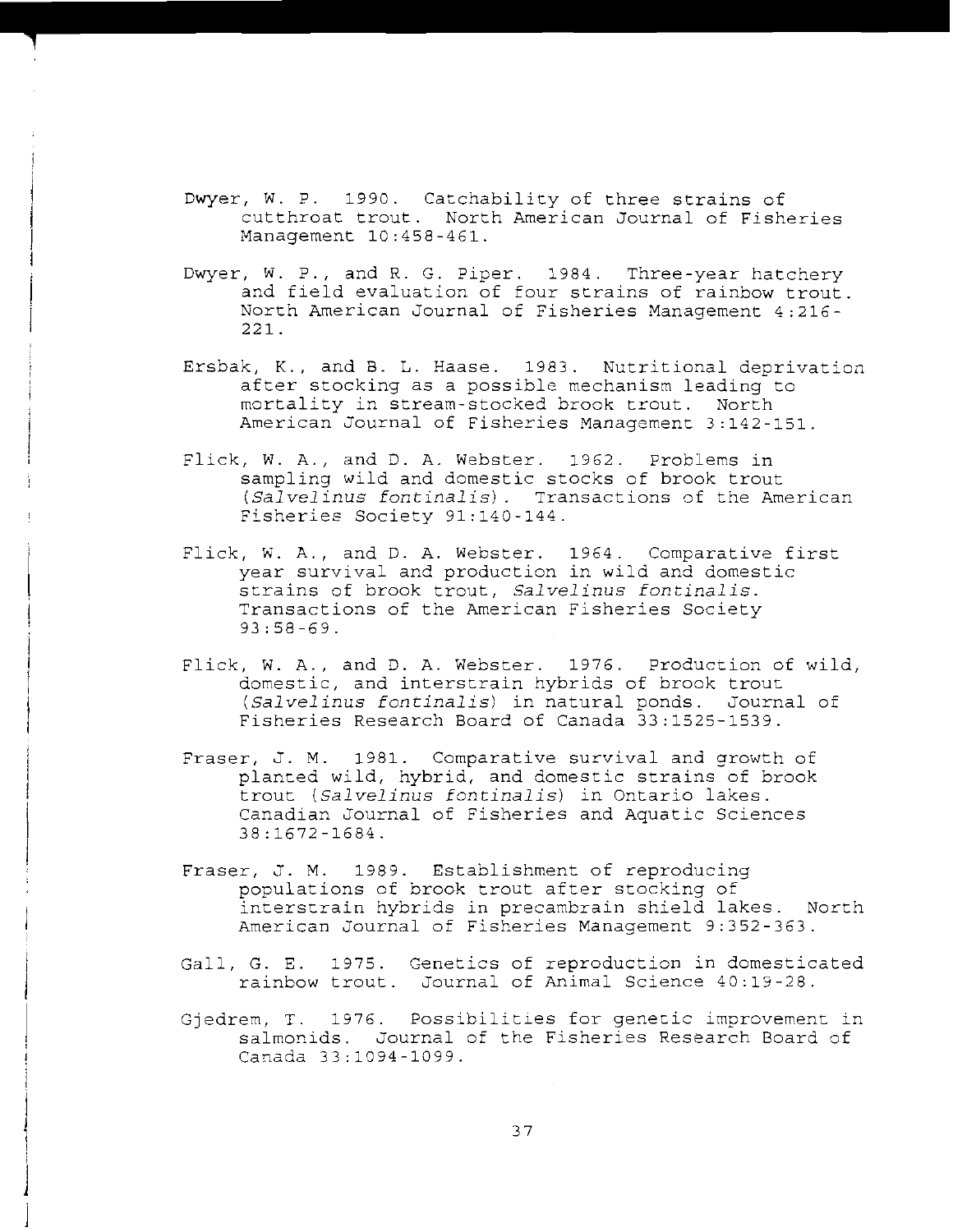- Greene, C. W. 1952. Results from stocking brook trout of wild and hatchery strains at Stillwater Pond. Transactions of the American Fisheries Society 81:43-52.
- Kincaid, H. L. 1981. Trout strain registry. U. S. Fish and Wildlife Service, Kearneysville, West Virginia.
- I Krueger, C. C., A. J. Gharrett, T. R. Dehring, and F. W. Allendorf. 1981. Genetic aspects of fisheries rehabilitation programs. Canadian Journal of Fisheries and Aquatic Sciences 38:1877-1881.
- Lachance, S., and P. Magnan. 1990. Performance of domestic, hybrid, and wild strains of brook trout *Salvelinus fontinalis,* after stocking: the impact of intra- and interspecific competition. Canadian Journal of Fisheries and Aquatic Sciences 47:2278-2284.
- Martin, L. 1965. The physical geography of Wisconsin. 3rd edition. University of Wisconsin Press, Madison.
- Mason, J. W., O. M. Brynildson, and P. E. Degurse. 1967. Comparative survival of wild and domestic strains of brook trout in streams. Transactions of the American Fisheries Society 96:313-319.
- Miller, R. B. 1952. Survival of hatchery-reared cutthroat trout in an Alberta stream. Transactions of the **American** Fisheries Society 81:35-42.
- Newman, R. M., and F. B. Martin.  $1983.$  Estimation of fish production rates and associated variances. Canadian Journal of Fisheries and Aquatic Sciences 40:1729-1736.
- Phillips, A. M., Jr., D. R. Brockway, F. E. Lovelace, and H. A. Podoliak. 1957. A chemical comparison of hatchery and wild brook trout. The Progressive Fish Culturist 19:19-25.
- Raleigh, R. F. 1982. Habitat suitability index models: brook trout. U. S. Fish and Wildlife Service. FWS/OBS-82/10.24. 42 pp.
- Ricker, W. E. 1975. Computations and interpretation of biclogical statistics of fish populations. Bulletin cf the Fisheries Research Board of Canada 191:382 p.

j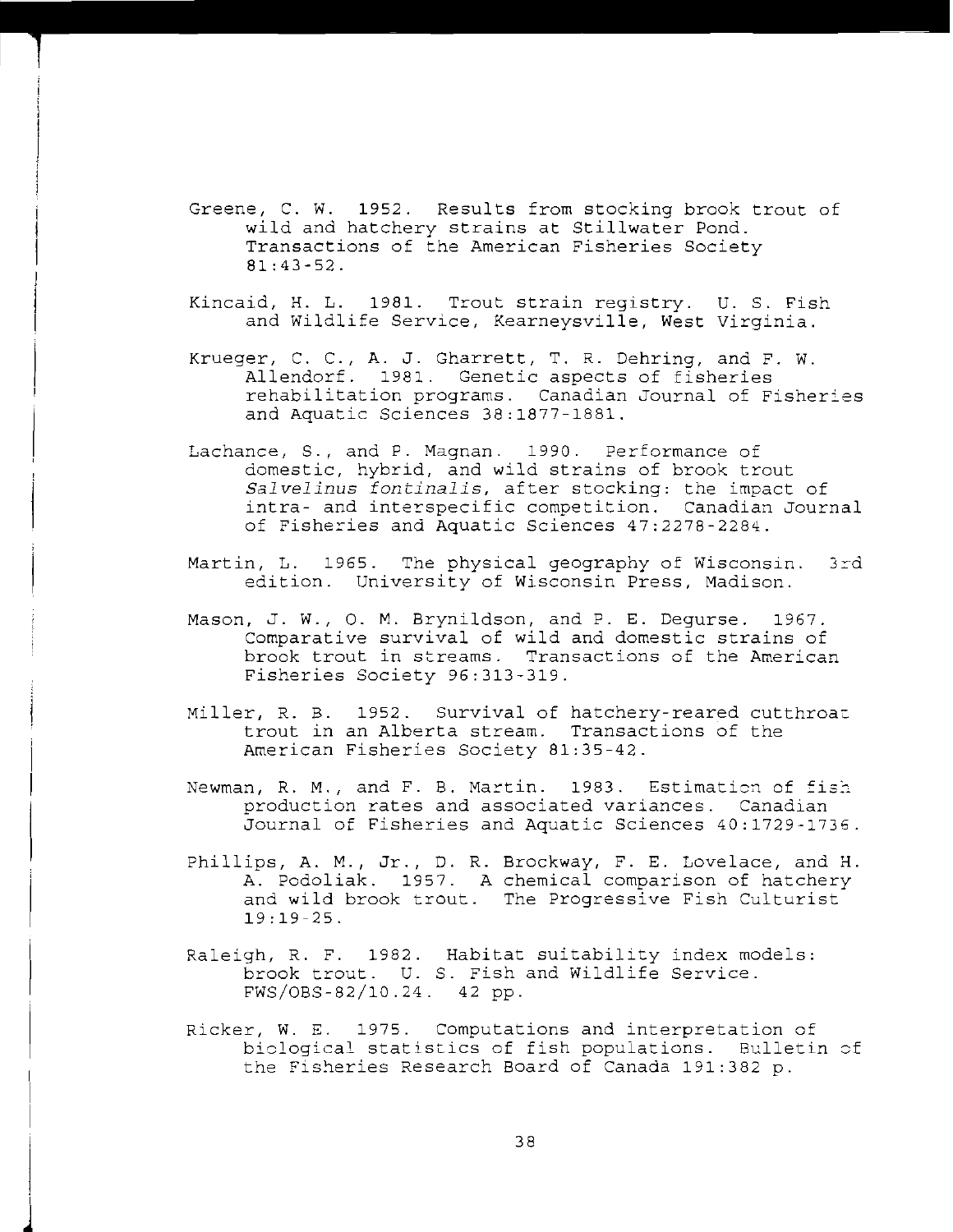- Ryman, N., and G. Stahl. 1980. Genetic changes in hatchery stocks of brown trout *(Salmo truttal.* Canadian Journal of Fisheries and Aquatic Sciences 37:82-87.
- SAS Institute, Inc. 1986. Statistical analysis system. Cary, North Carolina.
- Seber, G. A. F. 1982. The estimation of animal abundance. Charles Griffin, London.
- Snedecor, G. W., and W. G. Cochran. 1980. Statistical methods, 7th edition. Iowa State University Press, Ames.
- Toney, D., and J. T. Bowen. 1968. Selection of rainbow trout brood stock. Progressive Fish Culturist 30:120.
- Vetrano, D. M. 1988. Unit construction of trout habitat improvement structures for Wisconsin coulee streams. Bureau of Fisheries Management, Wisconsin Department of Natural Resources. Administrative Report No. 27.
- Vincent, R. E. 1960. Some influence of domestication upon three stocks of brook trout *(Salvelinus fontinalis*  Mitchill). Transactions of the American Fisheries Society 89:35-52.
- Webster, D. A., and W. A. Flick. 1981. Performance of indigenous, exotic, and hybrid strains of brook trout *(Salvelinus fontinalisl* in waters of the Adirondack Mountains, New York. Canadian Journal of Fisheries and Aquatic Sciences 38:1701-1707.
- Wolf, L. E. 1953. Development of disease-resistant strains of fish. Transactions of the American Fisheries Society 83:342-349.